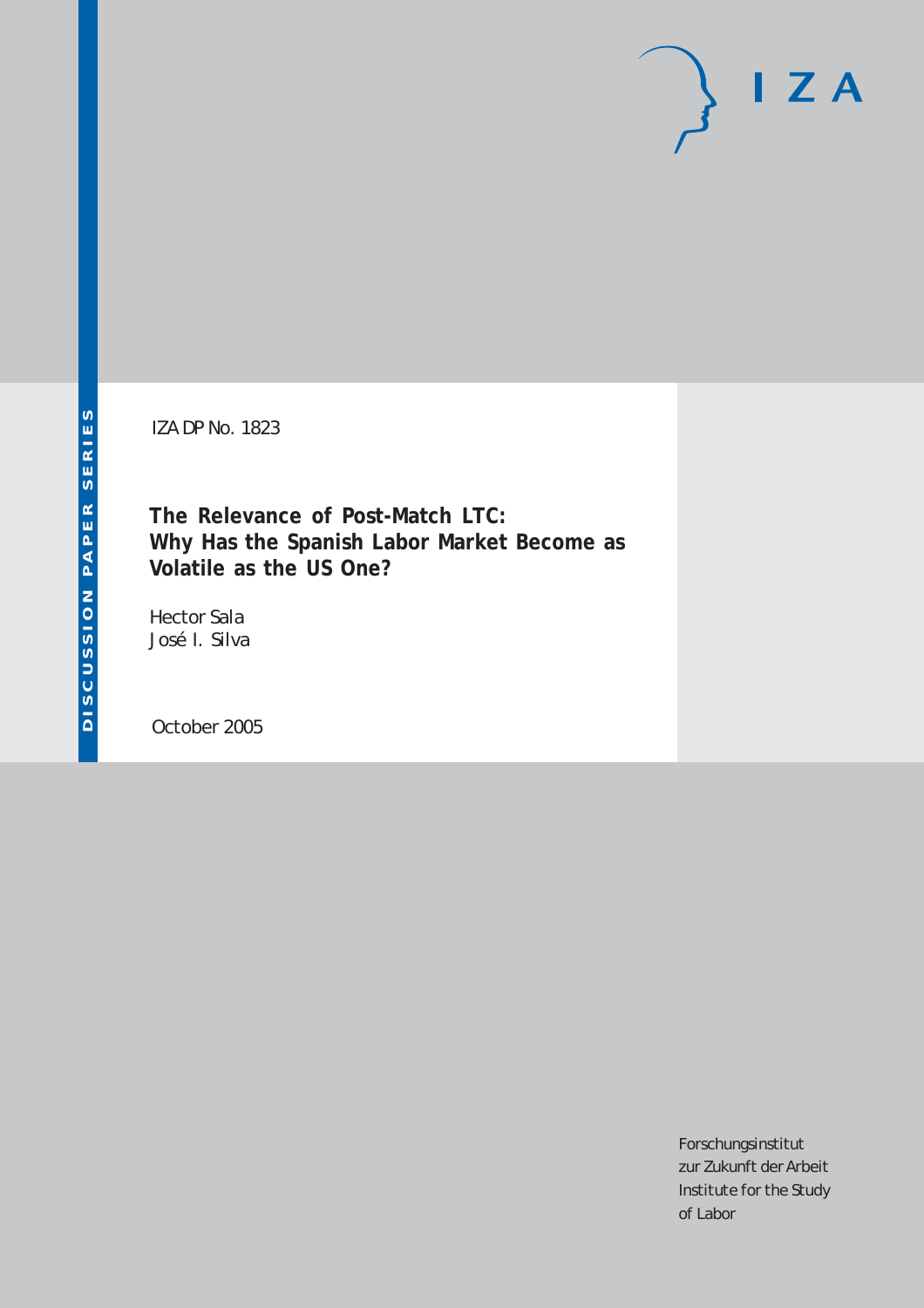# **The Relevance of Post-Match LTC: Why Has the Spanish Labor Market Become as Volatile as the US One?**

# **Hector Sala**

*Universitat Autònoma de Barcelona and IZA Bonn* 

## **José I. Silva**

*Universitat Autònoma de Barcelona and Central Bank of Venezuela* 

## Discussion Paper No. 1823 October 2005

IZA

P.O. Box 7240 53072 Bonn Germany

Phone: +49-228-3894-0 Fax: +49-228-3894-180 Email: [iza@iza.org](mailto:iza@iza.org)

Any opinions expressed here are those of the author(s) and not those of the institute. Research disseminated by IZA may include views on policy, but the institute itself takes no institutional policy positions.

The Institute for the Study of Labor (IZA) in Bonn is a local and virtual international research center and a place of communication between science, politics and business. IZA is an independent nonprofit company supported by Deutsche Post World Net. The center is associated with the University of Bonn and offers a stimulating research environment through its research networks, research support, and visitors and doctoral programs. IZA engages in (i) original and internationally competitive research in all fields of labor economics, (ii) development of policy concepts, and (iii) dissemination of research results and concepts to the interested public.

IZA Discussion Papers often represent preliminary work and are circulated to encourage discussion. Citation of such a paper should account for its provisional character. A revised version may be available directly from the author.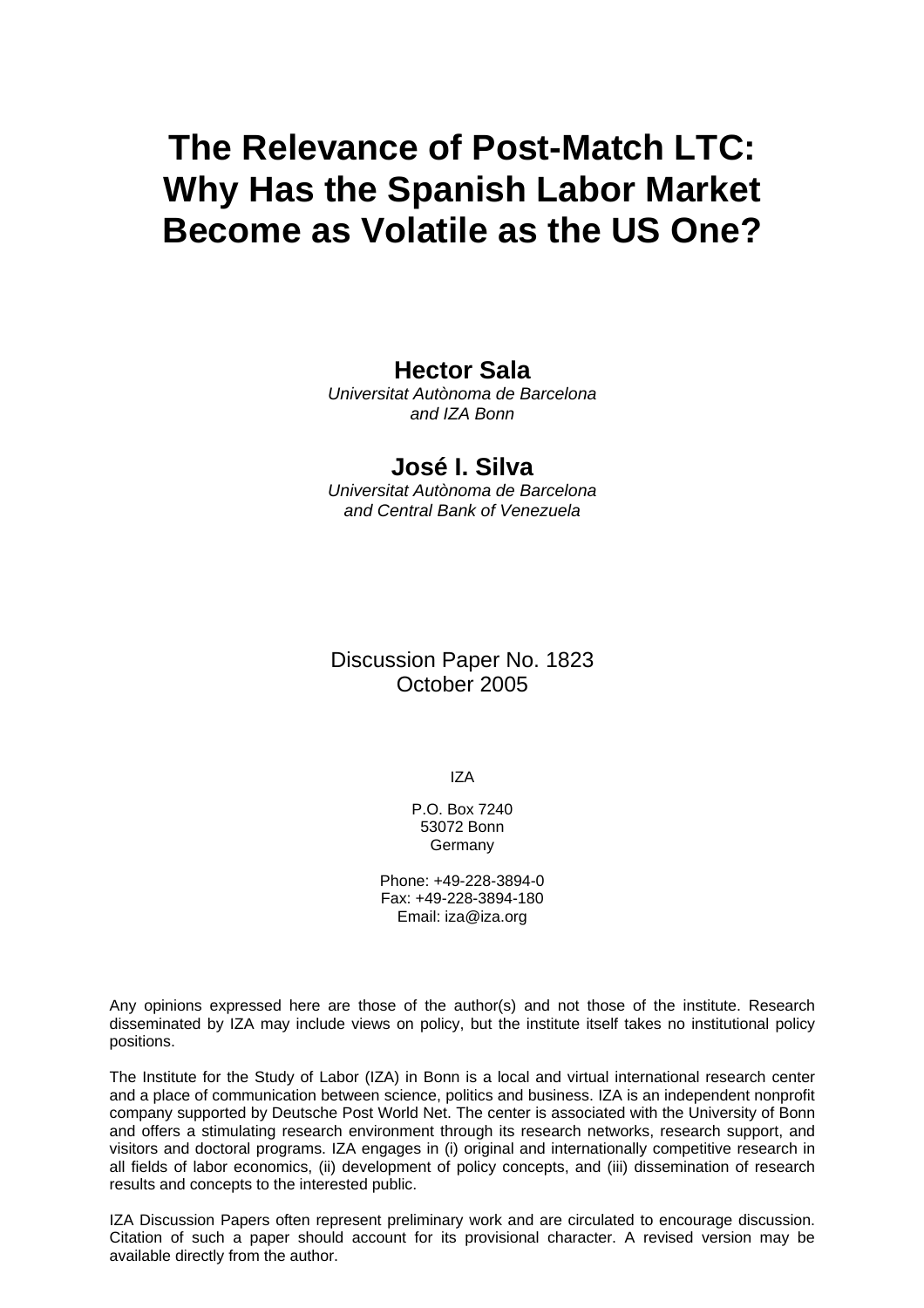IZA Discussion Paper No. 1823 October 2005

# **ABSTRACT**

# **The Relevance of Post-Match LTC: Why Has the Spanish Labor Market Become as Volatile as the US One?[\\*](#page-2-0)**

We present a Search and Matching model with heterogeneous workers (entrants and incumbents) that replicates the stylized facts characterizing the US and the Spanish labor markets. Under this benchmark, we find the Post-Match Labor Turnover Costs (PMLTC) to be the centerpiece to explain why the Spanish labor market is as volatile as the US one. The two driving forces governing this volatility are the gaps between entrants and incumbents in terms of separation costs and productivity. We use the model to analyze the cyclical implications of changes in labor market institutions affecting these two gaps. The scenario with a low degree of workers' heterogeneity illustrates its suitability to understand why the Spanish labor market has become as volatile as the US one.

JEL Classification: J23, J24, J31, J41, J63, J64

Keywords: search, matching, training, firing costs, productivity differentials

Corresponding author:

 $\overline{a}$ 

Hector Sala Department d'Economia Aplicada Universitat Autònoma de Barcelona Edifici B 08193 Bellaterra **Spain** Email: [hector.sala@uab.es](mailto:hector.sala@uab.es)

<span id="page-2-0"></span><sup>\*</sup> Hector Sala is grateful to the Spanish Ministry of Education for financial support through grant SEC2003-7928.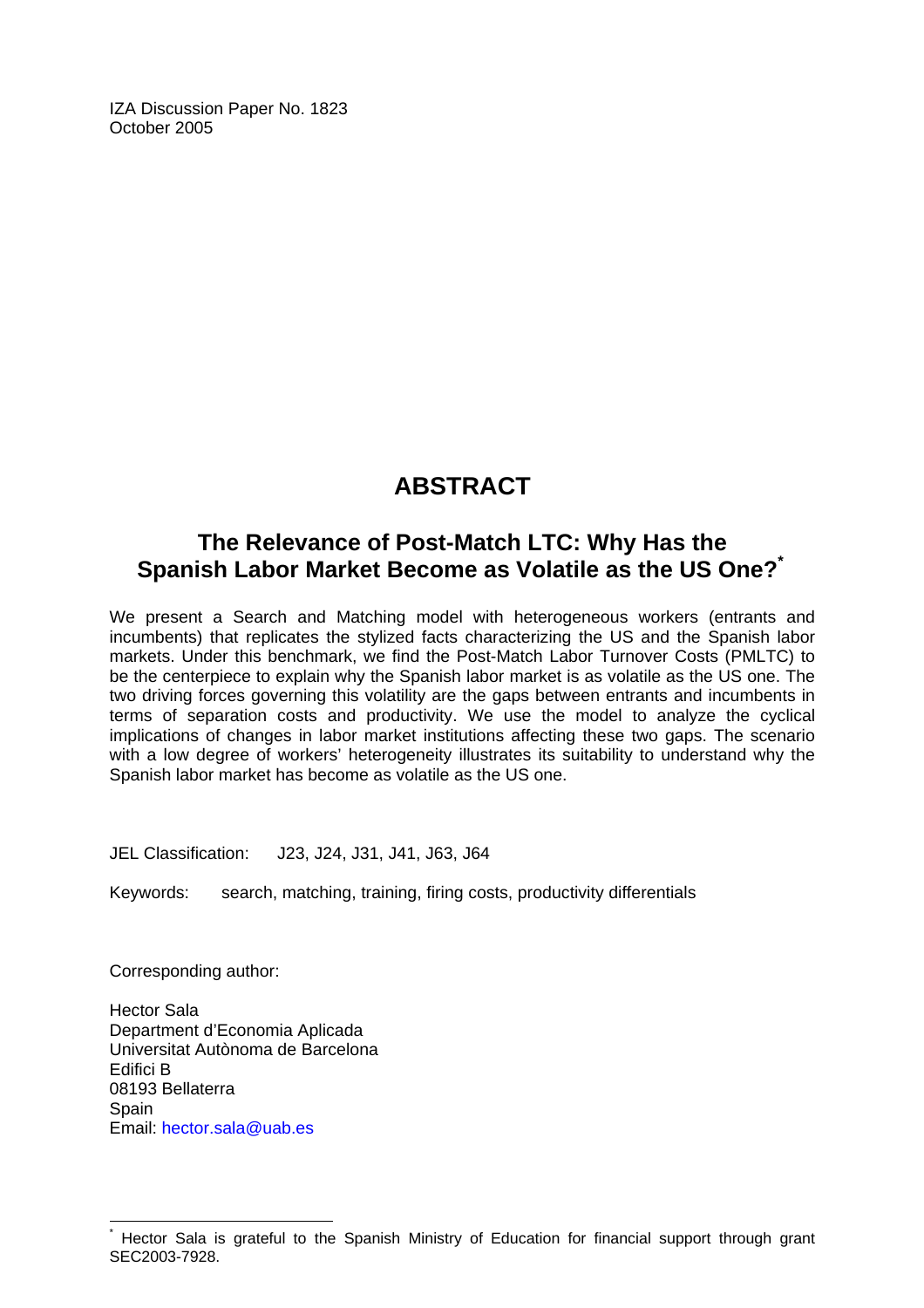#### 1. Introduction

Despite their sharp differences in employment protection legislation (EPL henceforth), the Spanish labor market has recently achieved the same volatility historically displayed by the US one. This paper contributes to the understanding of this phenomena using an extended version of the Diamond-Mortensen-Pissarides (DMP henceforth) matching model.

The US labor market is generally known as the paradigm of a deregulated market. On the contrary, the Spanish labor market has always been characterized as rigid and regulated; even after several waves of labor market reforms, it remains less flexible than in most OECD countries (OECD, 1999a). A very rough, but informative way of grasping the consequences of these differences is to observe the sensitivity of employment variation *vis-à-vis* the business cycle. As shown in figure 1, employment and GDP growth in the US maintain today approximately the same pattern observed in the 60s. In contrast, a structural change can be identified in Spain: whereas employment growth from the 60s to the mid 80s scarcely reacted to GDP, a structural change occurred in the mid 80s making the trajectory of both series progressively closer.





We link this structural change to the institutional changes brought by several labor market reforms starting in 1984 and followed by the ones in 1994, 1997 and  $2001<sup>1</sup>$ . These reforms have tackled the two main aspects of the EPL in Spain: the fixed-term contracts legislation and the firing restrictions on permanent contracts. A summary of the main changes brought by these reforms is provided in Section 3, but it is worth mentioning that all of them aimed at enhancing the labor market flexibility. Given the increased sensitivity of employment to GDP growth, these reforms seem to have been successful in generating substantial volatility in the main dimensions of the labor market. In particular, the data underlying figure 1 illustrates the similar volatility achieved in

<sup>&</sup>lt;sup>1</sup>Other labor market reforms, such as the 1992 and the 2002 ones, have affected unemployment benefits. Since this concerns the unemployment protection legislation, they are not directly relevant to our analysis.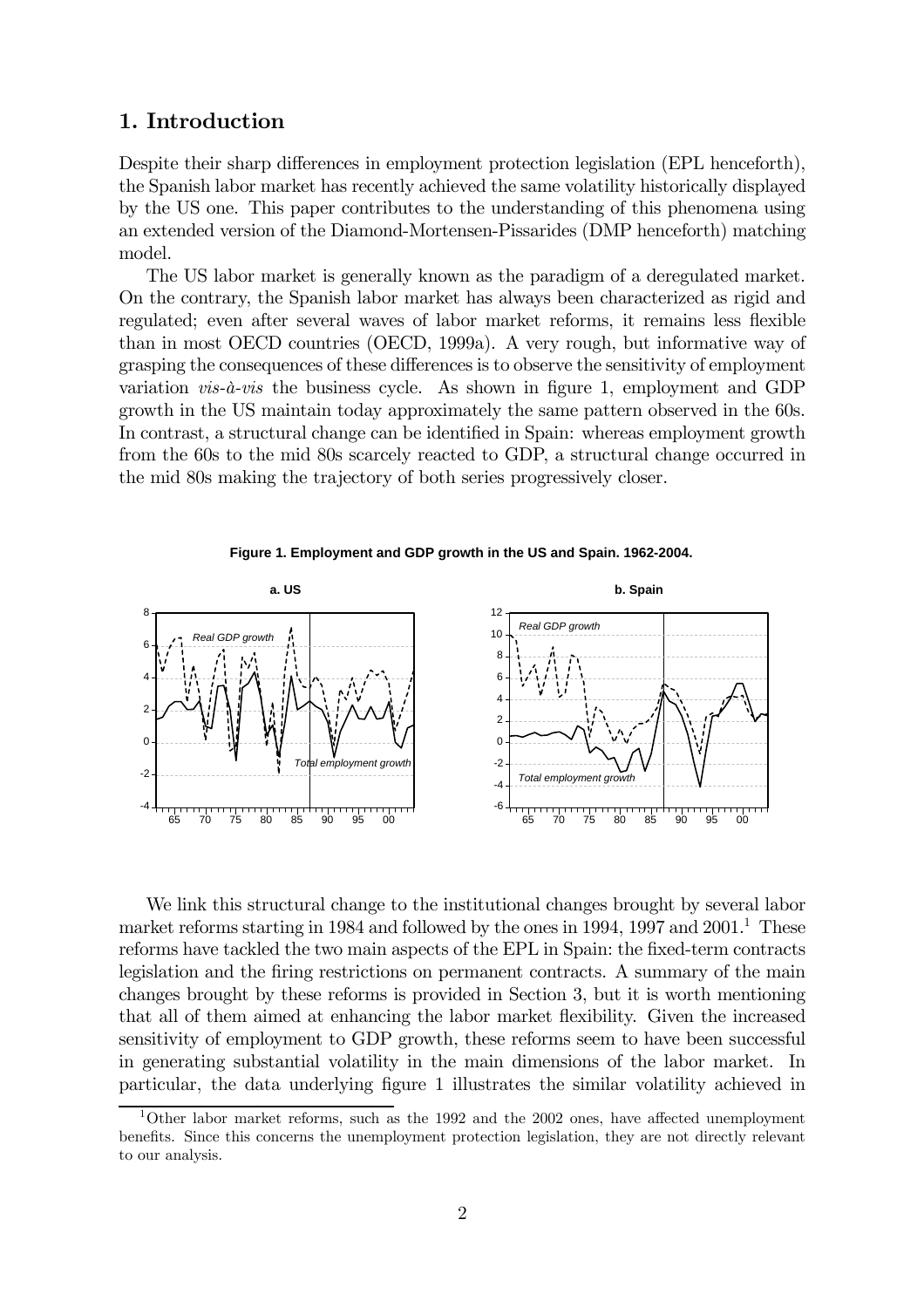Spain with respect to the US labor market. From 1987 to 2004, the annual employment growth rate in Spain was  $2.41\%$  (1.34% in the US), with a standard deviation of 2.51  $(0.99 \text{ in the US}),$  yielding a variation coefficient of 1.04  $(0.74 \text{ in the US}).^2$  The latter values imply a higher employment volatility in Spain. The same calculation for GDP growth yields a variation coefficient of 0.51 in Spain  $(=1.60/3.14)$  and 0.43 in the US  $(=1.31/3.03)$ . Therefore, the distinct feature of this rough analysis is a similar degree of volatility.

In a recent paper analyzing the US labor market volatility, Silva and Toledo (2005) have outlined the crucial role of: i) the gap between the incumbents and the entrants' productivity; and ii) the gap between the incumbents and the entrants' separation costs. Both gaps are important parts of the Post-Match Labor Turnover Costs (PMLTC henceforth), which we find to be crucial to explain why the Spanish labor market has become as volatile as the US one. The PMLTC are those costs incurred by the firm once the search and matching process has concluded. They are mainly related to the training costs of new recruits (which are the entrants) and to the separation of the existing employees (which are the incumbents). We consider the entrants as workers still needing training to become fully productive (by definition of entrant), and have no significant separation costs. These low separation costs are either due to the absence of special abilities relevant for the firm (specially in the US where firms provide significant on-the-job-training) or to the fact that they have fixed-term contracts (which is the case in Spain). The incumbents have received training and entail separation costs for the firm either due to the disruption process caused by a full trained and productive worker when leaving the firm (particularly relevant in the US) or to the fact of having permanent contracts with associated firing costs (higher in Spain in relative terms).

Since on-the-job-training is particularly important in the US, and it is closely linked to productivity, the gap between the incumbents and the entrants' productivity plays a central role in explaining the labor market volatility. In contrast, the main role in Spain corresponds to the gap between the incumbents and the entrants' separation costs. For the entrants is zero, since they have fixed-term contracts, whereas for the incumbents is particularly high (compared with the US), due to the legislation on firing costs. Summing up, the PMLTC are crucial in both countries, but for different reasons stemming from the deregulated environment where firms operate in the US, and the regulated one where firms operate in Spain.

Because of the direct association between entrants and temporary workers in Spain, we find the model by Silva and Toledo (2005) particularly suitable to analyze the Spanish labor market. This group of workers accounts for almost a third of the employees, have fixed-term contracts with no separation costs and represents around  $90\%$  of all new hires. The rest are tenured employees (incumbents in terms of the model), with permanent contracts and stringent separation costs. This association is not new in the literature and has already been used in the matching models of Wasmer (1999), Blanchard and Landier (2002), and Cahuc and Postel-Vinay (2002).

Of course, the use of the same modelling strategy for two different countries requires different targeted values in the calibration exercise, and different parameters accounting for the differences in PMLTC. We deal with these specificities throughout the paper

<sup>&</sup>lt;sup>2</sup>It is important to remark that here we refer to the variation coefficient, which normalizes the standard deviation by the mean. In contrast, in Section 2 we do not need such a normalization given that we just examine the business-cycle components of the variables.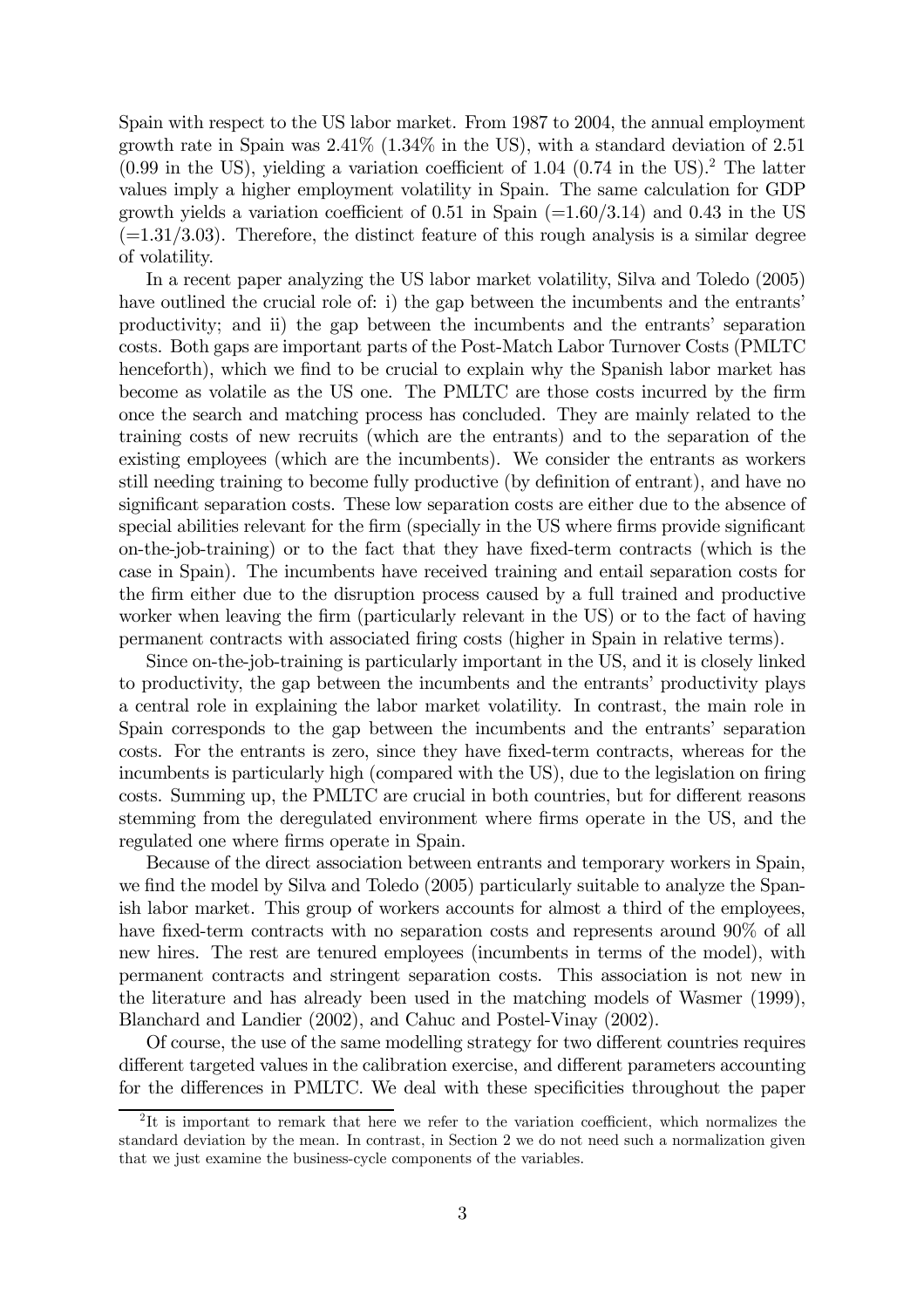and use the calibrated parameters to replicate the main stylized facts of the US and the Spanish labor markets. It is under this benchmark that we analyze the cyclical implications of hitting these economies by different shocks and modifying some of their institutional features. The main findings from these simulations are the following. First, the US labor market augments its volatility mainly in response to productivity shocks, whereas shocks in the separation rate are the main driving force under the Spanish labor market volatility. Second, changes in labor market volatility are a response to labor market reforms affecting the entrants and incumbents's gaps in productivity and separation costs. Third, the sign and extent of this response depends on the initial levels of PMLTC: when these gaps are raised from low values of PMLTC, the variability of the labor market tightness is increased; when these gaps are raised from large values of PMLTC, the volatility of the labor market is decreased. The main intuition behind this non-linear relationship is as follows: the larger the training and separation costs the lower the firms' surplus from a new filled position. Consequently, with low PMLTC, positive shocks enhance the firms' surplus, increasing their incentives to open relatively more vacancies during good times. Conversely, with high PMLTC, the intensity of the shocks needed to stimulate job creation is high, but such large shocks scarce; therefore firms have less opportunities to take advantage of booms, implying a lower frequency in the opening of additional vacancies and, thereby, in their variability. Since these gaps are actually wide in the US and Spain (although from different reasons), this analysis provides an explanation of why the Spanish labor market has become as volatile as the US one.

The remaining of the paper is structured as follows. Section 2 presents the data and compares some stylized facts characterizing the US and the Spanish labor markets. Section 3 outlines some of their main differences in LTC. Section 4 presents the model, which is calibrated and simulated in Section 5. Section 6 provides different simulations analyzing the consequences of altering some crucial parameters related to separation costs and labor productivity in the US and Spain. Section 7 concludes.

#### 2. Spain versus US: labor market differences

This section outlines some of the main differences between the Spanish and the US labor markets. It specially focuses on the cyclical behavior of the main variables in the DMP matching model.

#### 2.1. The data

For the US, we take the database and sources used by Shimer (2004, 2005), available at the AER and Shimer's webpages. For Spain, our sources are the Labor Force Population Survey (Encuesta de Población Activa, EPA), the Quarterly National Accounts (Contabilidad Trimestral de España, CTRE) and the OECD Main Economic Indicators (MEI). From the EPA we obtain the series on active population, employment, unemployment, and some of their components, such as the short-run unemployment used to compute the job finding and separation rates in the same way as Shimer (2005). Since only the aggregate series are available seasonally adjusted, to obtain consistent seasonally adjusted time series for all the series we use the U.S. Census Bureau's X12 seasonal adjustment program. From the CTRE, we obtain the series on average labor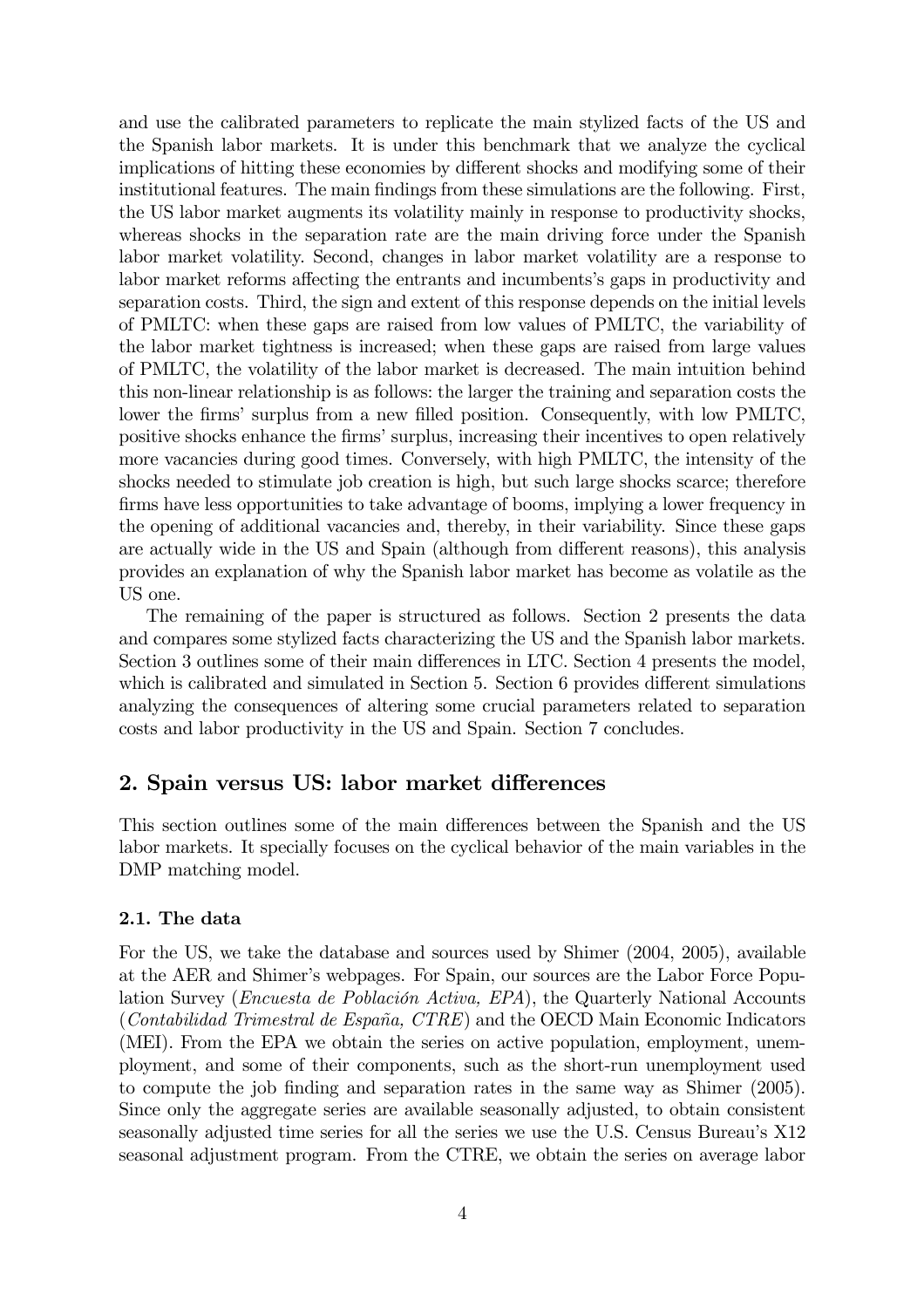productivity and wages. The time series on vacancies is obtained from the MEI. All these series are also seasonally adjusted by X12.

|                  | Table 1. Data: definitions and sources.                                                        |                   |             |  |  |  |  |  |
|------------------|------------------------------------------------------------------------------------------------|-------------------|-------------|--|--|--|--|--|
|                  | Definitions:                                                                                   | Sources:          |             |  |  |  |  |  |
|                  |                                                                                                | US                | Spain       |  |  |  |  |  |
| $\boldsymbol{u}$ | Seasonally adjusted unemployment                                                               | <b>BLS</b>        | <b>EPA</b>  |  |  |  |  |  |
| $\boldsymbol{v}$ | Seasonally adjusted help-wanted advertising index                                              | CB                | MEI         |  |  |  |  |  |
| v/u              | Labor market tightness                                                                         |                   |             |  |  |  |  |  |
|                  | Job finding rate                                                                               | Shimer $(2005)^*$ | $EPA**$     |  |  |  |  |  |
| $\boldsymbol{s}$ | Separation rate                                                                                | Shimer $(2005)^*$ | $EPA**$     |  |  |  |  |  |
| w                | Real hourly compensation (non-farm business sector)                                            | <b>BLS</b>        | <b>CTRE</b> |  |  |  |  |  |
| $\boldsymbol{p}$ | Seasonally adjusted average labor productivity                                                 | <b>BLS</b>        | <b>CTRE</b> |  |  |  |  |  |
|                  | Notes: BLS=Bureau of Labor Statistics; CB=Conference Board;                                    |                   |             |  |  |  |  |  |
|                  | All variables reported in logs as deviations from an HP trend with smoothing parameter $105$ . |                   |             |  |  |  |  |  |
|                  | For additional details, see Shimer (2005) and http://home.uchicago.edu/~shimer/data/flows/.    |                   |             |  |  |  |  |  |
|                  | $(***)$ Own calculations based on Shimer (2005) with data from the EPA.                        |                   |             |  |  |  |  |  |

#### 2.2. Some stylized facts

Table 2 replicates the summary statistics presented in Shimer (2005), but restricting the sample period to years 1987-2004. Beyond the interest of this period in the Spanish economy, already outlined in the introduction, Shimer (2005) itself points to a change in the contemporaneous correlation between the US detrended productivity and the  $v - u$ ratio in mid 80s: from 0.57 in the period 1951-1985 it becomes -0.37 in 1986-2003 (-0.39 for years 1987-2004, as shown in table 2). These values cast some doubts on the results obtained when analyzing the effects of productivity shocks under the DMP approach with a period of interest starting before the mid 80s, and confer extra relevance to our period of analysis.

Table 2 confirms a main stylized fact outlined in Shimer (2005): the standard deviation of the ratio  $v - u$ , 0.36, is about 22 times as large as the standard deviation of the average labor productivity, 0.014. Another important stylized fact concerns unemployment, which displays a high degree of persistence. Its standard deviation of 0.15 implies that the detrended unemployment is often 30% above or below its trend. The comparison of this value with the standard deviation of vacancies, 0.21, gives information on the business-cycle-frequency fluctuations of the  $v - u$  ratio. The product of the two (0.15<sup>\*</sup>0.21) is close zero and thus virtually acyclic, implying that the  $v - u$  ratio is intensively procyclical, with a standard deviation of 0.36. This ratio moves together with the job finding rate (the rate at which unemployed find jobs on average). Given that the  $v - u$  ratio is high in expansions, the job finding rate will be relatively high, in contrast with its lower values in economic downturns. These results are very much similar to Shimer's (2005). However, when looking at the separation rate we observe a lower standard deviation of 0.05 in years 1987-2004 (versus 0.08 in 1951-2004) and a smaller correlation with the  $v - u$  ratio (-0.53 versus -0.72). Along these lines, it is also very important to remark the low volatility of the separation rate with respect to the job finding rate (0.12), and its lower correlation with unemployment and vacancies  $(0.41 \text{ and } -0.61)$ , relative to the one of the job finding rate  $(-0.96 \text{ and } 0.83)$ . As empha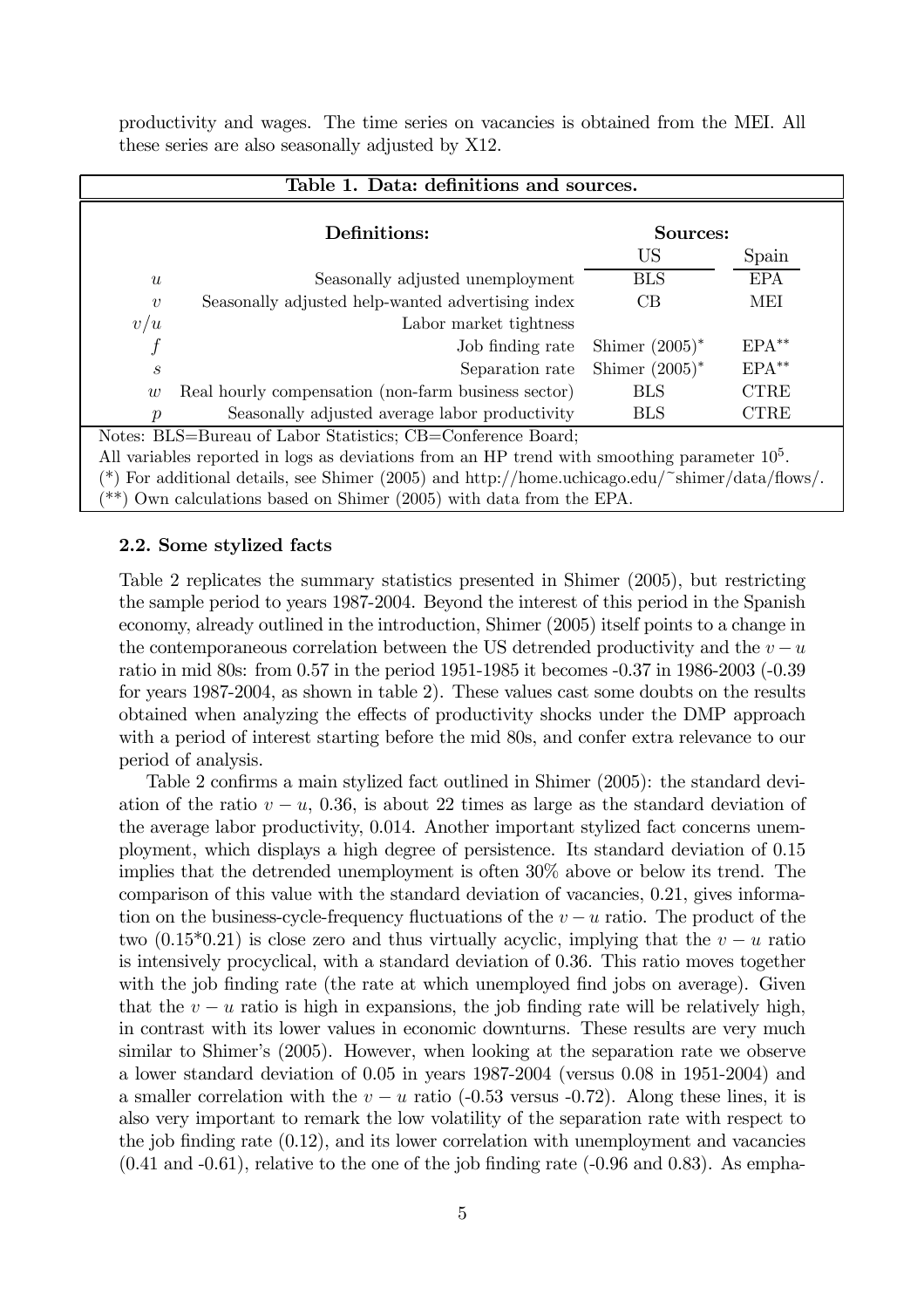sized by both Hall (2005) and Shimer (2005), this suggests that cyclical movements of unemployment arise, principally, from changes in the rate at which unemployed workers find jobs. In other words, recessions are periods of sharp declines in firm's recruiting efforts, rather than periods of massive layoffs.

| Table 2. Summary statistics. Quarterly US data, 1987-2004. |                   |                  |                  |                |                |                   |                |                |
|------------------------------------------------------------|-------------------|------------------|------------------|----------------|----------------|-------------------|----------------|----------------|
|                                                            |                   | $\boldsymbol{u}$ | $\boldsymbol{v}$ | v/u            | f              | $\mathcal{S}_{0}$ | w              | р              |
| Std. deviation                                             |                   | 0.154<br>0.949   | 0.213<br>0.948   | 0.363<br>0.950 | 0.115<br>0.921 | 0.054<br>0.711    | 0.018<br>0.929 | 0.014<br>0.785 |
| Autocorrelation                                            |                   |                  |                  |                |                |                   |                |                |
|                                                            | $\mathcal{U}$     |                  | $-0.905$         | $-0.962$       | $-0.958$       | 0.407             | 0.101          | 0.343          |
|                                                            | $\boldsymbol{v}$  |                  |                  | 0.986          | 0.828          | $-0.605$          | $-0.259$       | $-0.379$       |
|                                                            | v/u               |                  |                  | 1              | 0.902          | $-0.534$          | $-0.198$       | $-0.392$       |
| Correlation                                                |                   |                  |                  |                | $\mathbf{1}$   | $-0.184$          | 0.058          | $-0.245$       |
| matrix                                                     | $\mathcal{S}_{0}$ |                  |                  |                |                | 1                 | 0.535          | 0.082          |
|                                                            | $\overline{w}$    |                  |                  |                |                |                   | 1              | 0.540          |
|                                                            | $\mathcal{p}$     |                  |                  |                |                |                   |                |                |

In Spain, the difference between the volatility of the  $v - u$  ratio with respect to the productivity one is larger than in the US: the standard deviation of the former, 0.525, is almost 50 times as large as the standard deviation of the average labor productivity, 0.011. With respect to the business-cycle component of unemployment, both its persistence and its standard deviation is as large as in the US. When the latter, 0.155, is multiplied by the standard deviation of vacancies, 0.41, the resulting value, 0.06, is also close to zero, but more than doubles the US one. Therefore, the business-cyclefrequency fluctuations of the  $v - u$  ratio are also procyclical, but not as strongly as the US one, and with a much higher standard deviation. The job finding rate will thus be higher in expansions and lower in recessions; not as much as in the US, but with substantially larger deviations. It is also worthwhile to observe the smaller correlation of the percentage deviation of unemployment and vacancies from trend in Spain, -0.64, as compared with the US, -0.91. The standard deviation of the separation rate is 0.11 and displays a negative correlation of -0.85 with respect to the  $v - u$  ratio, confirming that separations display a countercyclical pattern. Both values are higher than in the US indicating that, despite separations may diverge more widely from their trend, they have evolved more clearly against the business cycle in years 1987-2004. Contrary to the US, the separation rate is almost as volatile as the job firing rate (0.16) and, even more important, displays a higher correlation with respect to the ratio  $v - u$ . In particular, the latter reaches 0.84 with respect to unemployment (versus -0.54 the job finding rate) and -0.76 with respect to vacancies (versus 0.54 the job finding rate). Following these results, it seems safely to conclude that, in recessions, the Spanish firms adjust their workforce mainly through layoffs, rather than reducing their recruiting efforts.

Both in the US and Spain real wages appear to be acyclical, and are much less volatile than vacancies, unemployment and labor market tightness. That is, while the unemployment rates are often 30% above or below their tendency, the rise and fall of the real wage is lower than 5% (also with respect to their tendency).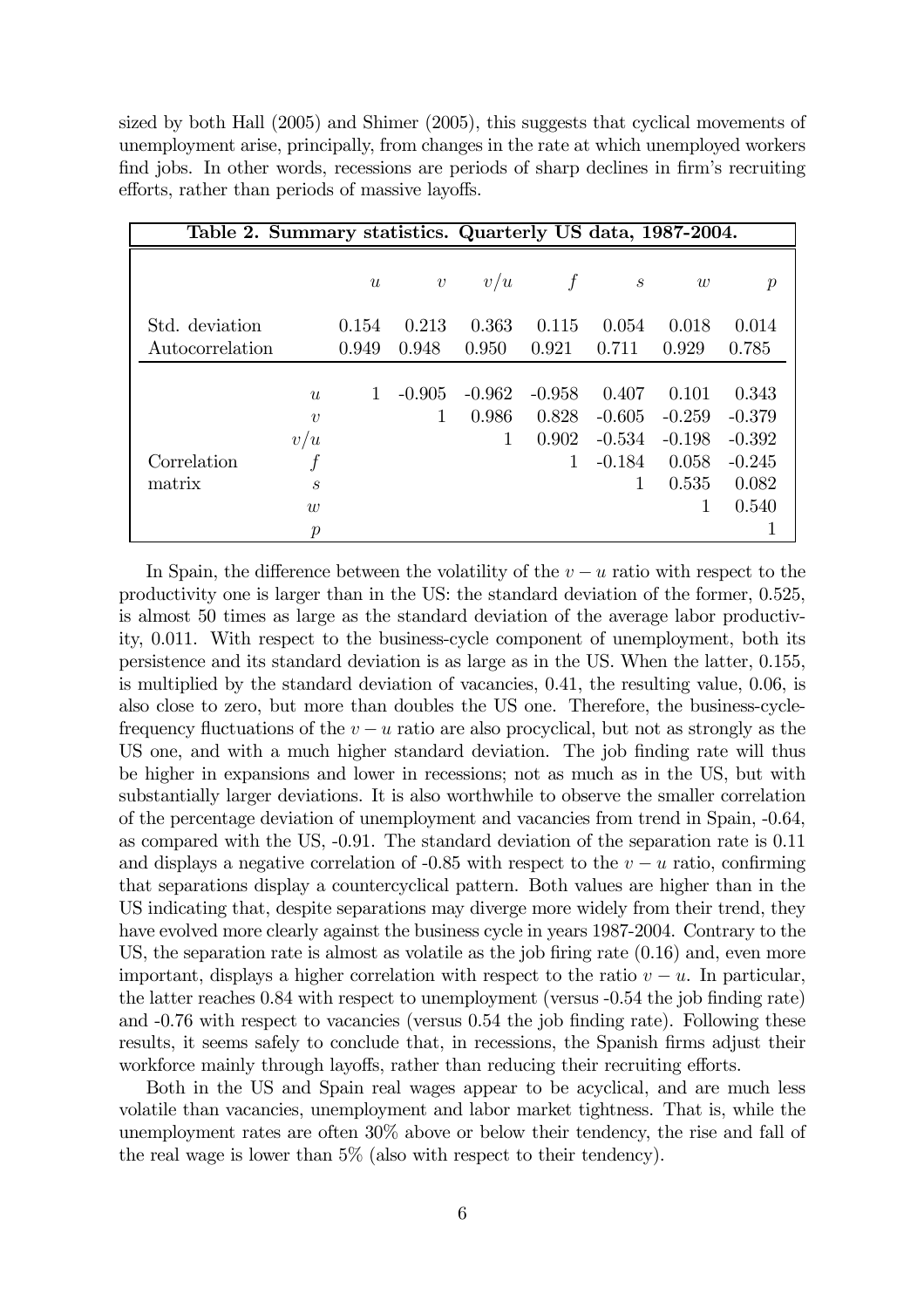| Table 3. Summary statistics. Quarterly Spanish data, 1987-2004. |                  |                  |            |          |          |                   |          |                  |
|-----------------------------------------------------------------|------------------|------------------|------------|----------|----------|-------------------|----------|------------------|
|                                                                 |                  | $\boldsymbol{u}$ | $\upsilon$ | v/u      |          | $\mathcal{S}_{0}$ | w        | $\boldsymbol{p}$ |
| Std. deviation                                                  |                  | 0.155            | 0.411      | 0.525    | 0.158    | 0.113             | 0.014    | 0.011            |
| Autocorrelation                                                 |                  | 0.970            | 0.940      | 0.956    | 0.635    | 0.852             | 0.854    | 0.661            |
|                                                                 |                  |                  |            |          |          |                   |          |                  |
|                                                                 | u                | 1                | $-0.637$   | $-0.798$ | $-0.362$ | 0.843             | 0.727    | 0.659            |
|                                                                 | $\boldsymbol{v}$ |                  |            | 0.973    | 0.536    | $-0.764$          | $-0.336$ | $-0.443$         |
|                                                                 | v/u              |                  |            | 1        | 0.528    | $-0.849$          | $-0.480$ | $-0.544$         |
| Correlation                                                     | f                |                  |            |          | 1        | $-0.535$          | $-0.247$ | $-0.184$         |
| matrix                                                          | $\boldsymbol{s}$ |                  |            |          |          | 1                 | 0.536    | 0.510            |
|                                                                 | $\overline{w}$   |                  |            |          |          |                   |          | 0.594            |
|                                                                 | $\boldsymbol{p}$ |                  |            |          |          |                   |          |                  |

With respect to the correlation between labor productivity  $(p)$  and the separation rate  $(s)$ , Mortensen and Pissarides (1994) argue that it should be negative: higher general labor productivity increases the relative number of vacancies to unemployment  $(\theta)$ , thus making easier for workers to find a job elsewhere, and more difficult for firms to recruit a worker. As a consequence, wages get higher and more jobs are destroyed. According to Shimer (2005), this holds in the US in 1951-2003; however, with the same data we find a low positive relationship of 0.08 in 1987-2004, and in Spain it is also positive (and even higher, 0.51). Since this implies that the endogenous job destruction process arising from an aggregate productivity shock does not characterize the economies we are analyzing, at least in our sample period, the shocks on productivity and the separation rate will be considered independent.

We have started this section outlining the change in the sign of the correlation between the business cycle components of productivity and the  $v - u$  ratio in the US. This correlation is also negative in Spain and, from 1987 to 2004, quantitatively very close to the US one (-0.43 and -0.44 respectively). The most important feature, though, is the small standard deviation observed in Spain (0.011), similar to the value already known for the US (0.014). This is precisely the source of the recent extensions in the DMP approach, given that the traditional developments were unable to replicate the cyclical behavior of unemployment and vacancies unless making productivity implausibly volatile. The model presented in Section 4 takes this into account and overcomes this problem by identifying two driving forces of the labor market volatility: the gap in separation costs and the gap in productivity between entrants and incumbents. The first of these gaps is responsible of a segmented labor market in Spain, where a third of the employees hold fixed-term contracts (entrants). In contrast, the average productivity gap plays a less important role, the reason being that only 10% of the new hired workers become permanent (i.e., fully productive). Since firms have scarce incentives to provide training, this group of employees relies on learning-by-doing processes to slowly close the initial productivity gap with respect to the incumbents. In the US, where a substantial part of the entrants become incumbent, firm-provided training is crucial and the role of the average productivity gap is more important to explain the observed volatility of the labor market. These differences are explored in detail in Section 3.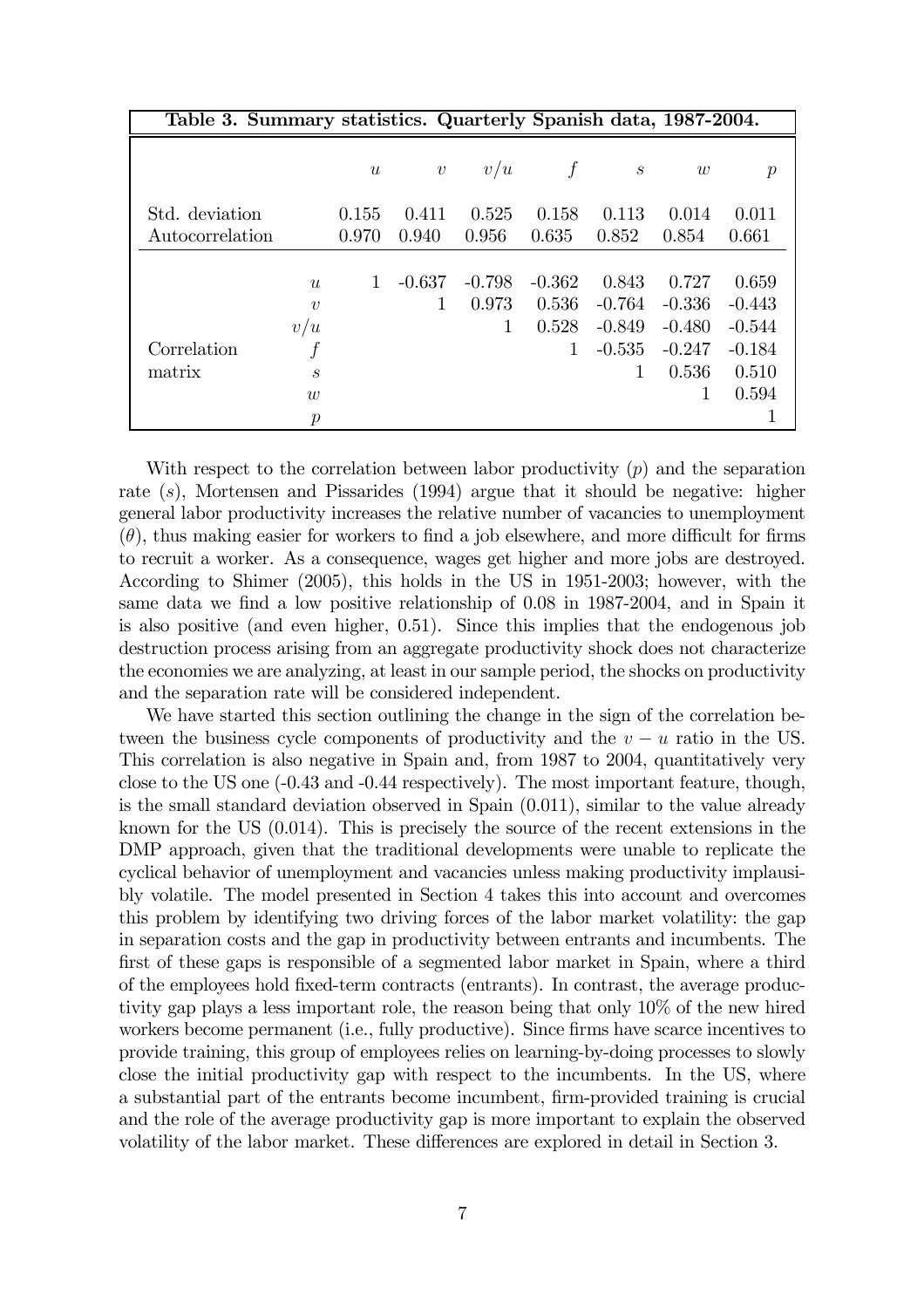#### 3. Differences in PMLTC

Our analysis is based on Toledo and Silva (2005) because of their model's ability to match the stylized facts without causing an unrealistic strong volatility of productivity, like the standard DMP model. This is achieved by amplifying the mechanism whereby the shocks affect the labor market, which entails a division of employees in two groups, entrants and insiders. This distinction has two crucial consequences for our analysis:

- First, the LTC need to be divided in two components: i) costs associated with the hiring of a new employee (advertising costs, processing of applications, interviews); and ii) other costs generated once the match has taken place. The latter are what we call PMLTC. Note that in the standard DMP approach there is no need to differentiate between the two, since only hiring costs are relevant. In contrast, under a more realistic assumption of heterogeneous employees, the PMLTC become relevant. In a thorough analysis of the LTC in the US, Silva and Toledo (2005) estimate the PMLTC to be more than 10 times higher than the pre-match LTC. This shows that we are in the right direction in performing our analysis.
- Second, the productivity differential between entrants and insiders becomes crucial in the analysis, in sharp contrast with the single productivity level of the homogeneous workers in the standard DMP approach (where, once the match occurs, the new hiree is assumed to be equally productive than any other worker of the firm). Of course, the entrant's productivity level is substantially lower than the incumbent's one, and the two only converge after the entrant has been some time in the firm and becomes an incumbent.

Separation costs are usually viewed as the main component of the PMLTC (even though the productivity loss while the position is vacant and the on-the-job costs related to the training of the new employee are important too). In this paper, we also consider the productivity differential as central, and the two crucial variables of our modeling strategy are the gaps between entrants and incumbents in terms of separation costs and productivity.3

#### 3.1. The gap in separation costs

It is well known that the US EPL is among the less restrictive ones of the OECD countries, whereas the Spanish one is highly restrictive. The World Bank Doing Business survey provides a detailed study of the EPL in many countries, and estimates the separation cost in 2004 to be equivalent to 8 weeks of weekly wages in the US, and more than 8 times the US ones in Spain, reaching 68 weeks of weekly wages (the OECD mean is placed at  $40.4$ .<sup>4</sup> This takes into account the cost of advanced notice requirements, severance payments and penalties due when firing a worker. In turn, a difficulty of firing index is placed at 10.0 in the US and 60.0 in Spain (the OECD average is 26.8).

Despite these figures, one of the most interesting features of the EPL in Spain are the changes undertaken in the last decades to reverse what traditionally has been one

<sup>&</sup>lt;sup>3</sup>Of course, this has nothing to do with the differences in absolute value between the US and Spain, which are irrelevant to our analysis.

<sup>4</sup>See pages 126 and 129 at http://www.doingbusiness.org/documents/DoingBusiness2005.PDF. The methodology used in the analysis is the one in Botero et al. (2004).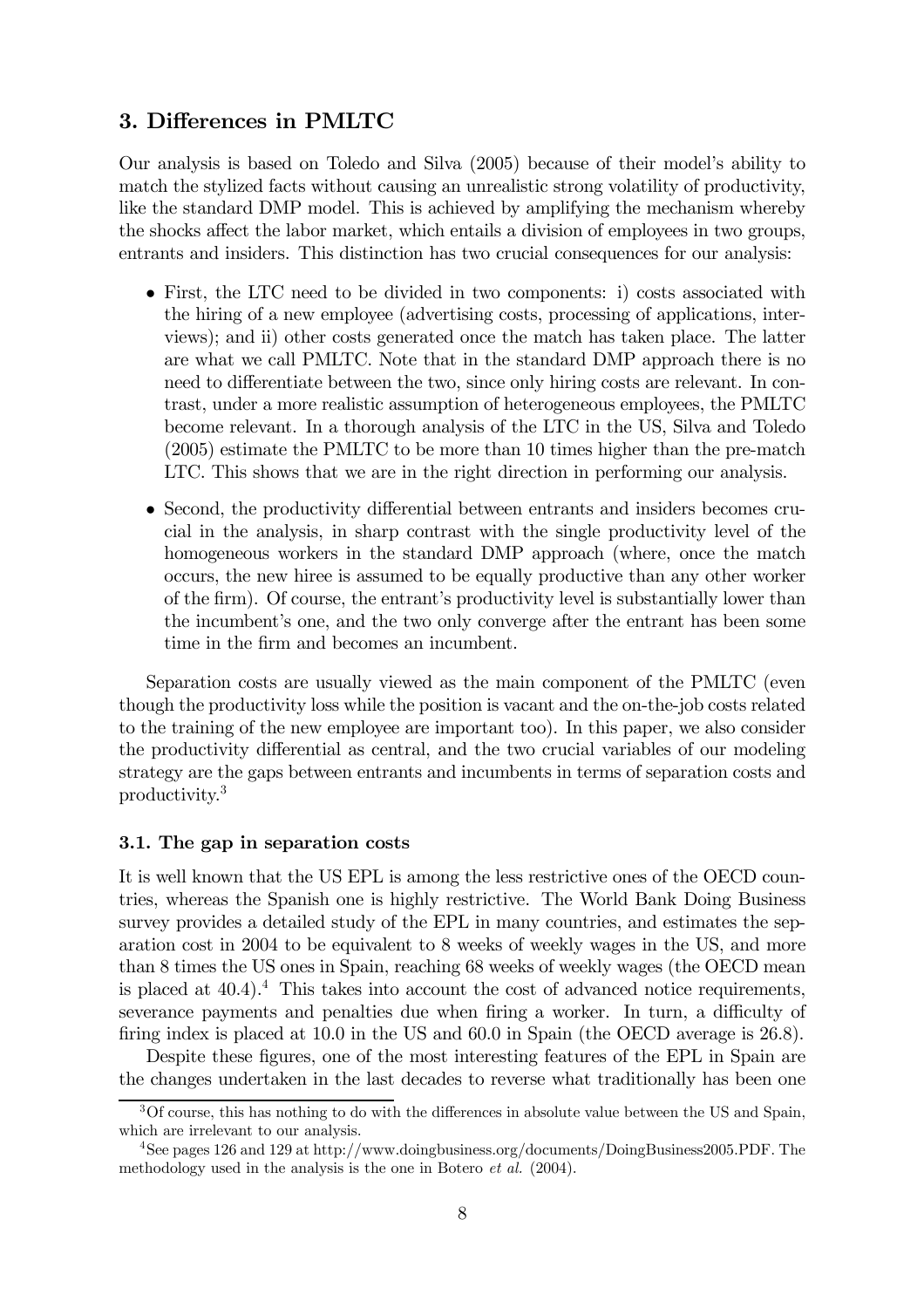of the main distinctive features of the Spanish labor market: the persistence of its unemployment rate. The causes of this persistence have commonly been ascribed to a variety of institutional factors among which is the EPL -see Dolado and Jimeno (1997)- . <sup>5</sup> The two main elements of the Spanish EPL refer to the fixed-term legislation and the firing restrictions on permanent contracts.

Before democracy, the Spanish labor relations system was characterized by the existence of one official union (unions were legalized in 1977) and an essentially tenuredemployment system. The Constitution in 1978 recognized the basic social and labor rights, and in 1980 the Worker's Statute comprising all the labor legislation was passed. At that time non-permanent contracts, less than 10%, were just allowed to very concrete activities (seasonal, like tourism; construction) and the bulk of contracts remained on a permanent basis as before democracy. Despite fixed-term contracts were not introduced for the first time, the limits on their use were virtually abolished in 1984, prompting a boom in temporary employment.6 The subsequent labor market reforms in 1994, 1997 and 2001 constitute several attempts to undo the consequences of the 1984 reform, which can be summarized in one outstanding feature: a labor market segmentation along the duality of contract statuses, with a flexible low-paid segment and an inflexible segment of permanent workers. From the extensive number of studies on the implications of the upsurge of fixed-term contracts in Spain, Dolado, García-Serrano and Jimeno (2002), page F272, conclude that Spain quickly converged to a steady-state ratio of temporary and permanent workers.<sup>7</sup> This has had several negative consequences such as: i) a reduction in training and the formation of human capital (Jimeno and Toharia, 1993); and ii) a reduction in effort and labor productivity (Sánchez and Toharia, 2000).

Let's now turn to the firing costs which, together with the fixed-term contracts legislation, is the second main source of the gap in the separation costs of the entrants and the incumbents in the Spanish labor market. The Worker's Statute introduced a strong protection on permanent workers, establishing that firms could fire workers adducing personal reasons (having to do with problems caused by the worker) or economic reasons (related to the needs of the firm given its conjunctural situation). The legislation gives strong support to the worker's right to question the firm's decision, therefore in practice, the relevant severance payments have always been those set for dismissals due to personal reasons and qualified as unfair in the labor courts. This amounts to 45 days' wage per worked year, with 3.5 years-ceiling (compared to 20 day's wage per worked year in case of an economic or a fair personal dismissal, with a 1 year-ceiling). In contrast, fixed-term contracts' dismissal protection and severance payments are very low. In 1984 the latter were set to 12 day's wage per worked year, hardly relevant due to the short duration of these type of contracts. This explains the boom in fixed-term contracts and the subsequent effort in 1994 to reverse the consequences of the 1984 labor market reform with a new regulation affecting: i) the fixed-term contracts, aiming

<sup>&</sup>lt;sup>5</sup>The OECD (1999a) ranks the strictness of the EPL for 27 countries. The Spanish labor market is placed in the second position.

 ${}^{6}$ Güell and Petrognolo (2003) provide a detailed account of the legislation on fixed-term contracts in their Appendix.

<sup>7</sup>This steady state is affected by six main determinants of which our model will explicitly consider three: i) the relative wage of workers under fixed-term or permanent contracts; ii) the gap in firing costs between both type of contracts; iii) the volatility of labor demand along the business cycle. The other three are the elasticity of substitution between both type of workers, the difference in hiring costs and the average growth rate.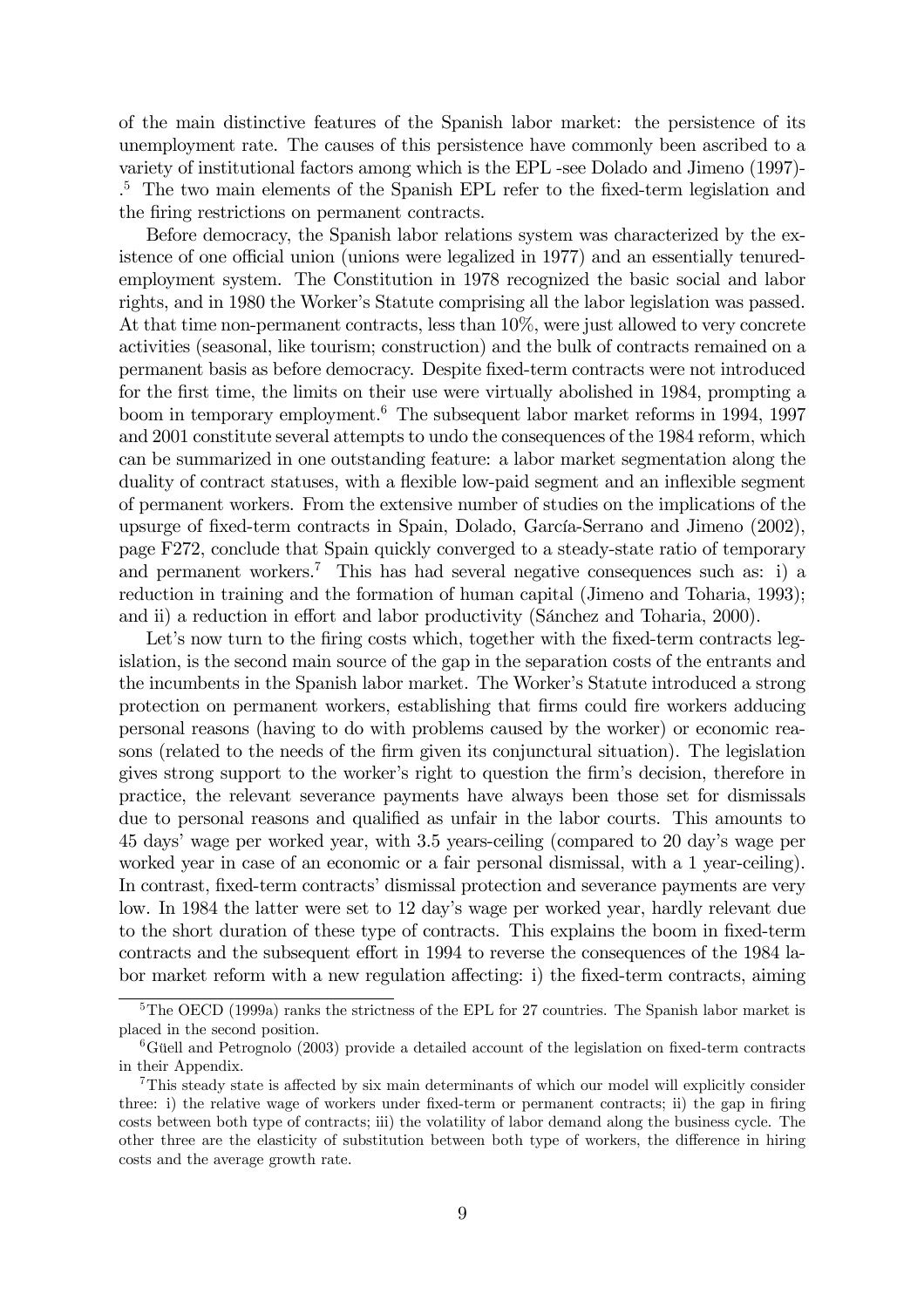at reducing temporary employment; and ii) the definition of dismissals for economic reasons, introducing the concept of dismissals for objective reasons.<sup>8</sup> Since this reform had scarce effects on the share of temporary employment, as soon as in 1997 a new reform was passed, again with the target of reducing the labor market segmentation, but this time directly affecting the legislation on permanent contracts. One of the main two changes was to reduce severance payments from 45 to 33 days' wage per worked year (with a 2 years-ceiling) of the new permanent contracts signed by young and old unemployed (less than 30 or more than 45 years old), long-term unemployed, disabled workers or workers employed under fixed-term or training contracts.<sup>9</sup> The other one was to introduce subsidies on the conversion from fixed-term contracts to permanent ones by reducing the payroll taxes.10 Finally, the 2001 reform essentially extended the 1997 firm's incentives to hire on a permanent basis.

The question immediately arising from this analysis is the following: if, notwithstanding these changes, the overall characterization of the EPL in these labor markets is still the traditional one (the US EPL keeps among the less restrictive ones, whereas the Spanish EPL is highly restrictive), why has the Spanish labor market attained a similar volatility than the US?

The first part of the answer points to the gap in the separation costs between the entrants (with virtually no separation costs, as we have just seen) and the incumbents (subject to high severance payments, despite the recent labor market reforms). This has created a group of new hired workers which is mainly used by firms to quickly adjust their workforce in Spain.

The second part of the answer lies in the productivity gap between the entrants (essentially the fixed-term employees in Spain) and the incumbents (the permanent ones). One of the main determinants of this gap is the cumulative qualification experienced by tenured workers via learning-by-doing and on-the-job training.

#### 3.2. The productivity gap

Firm-provided training in the US is crucial. Such an importance arises from the fact that this kind of training is mainly specific -as opposed to general, following the definition of Gary Becker- and induces firms and workers to be interested in keeping stable their relationship. From the firm's side, the interest lies in recovering its expenses in training in the form of higher labor productivity, whereas from the worker's side there is a capital loss in case of abandoning the firm. Therefore, firm-provided training produces incentives to reduce quits on the part of the worker, and layoffs on the part of the firm. Given the incidence of on-the-job training, the separation costs for the firm in the US are mainly due to the loss of the firm's investment on the worker leaving the firm.

Barron, Berger and Black (1997) provide some information on the incidence of firmprovided training in the US. In particular, 95% of the entrants (new employees) receive

<sup>8</sup>Other changes were: i) the introduction of private employment agencies, breaking the monopoly of employment services hold by the National Employment Institute (Instituto Nacional de Empleo, INEM); and ii) measures to strength collective bargaining at a decentralized level with the goal of fostering labor mobility.

<sup>&</sup>lt;sup>9</sup>An unfair dismissal for personal reasons, or a dismissal for objective reasons, remained at 20 day's wage per worked year with a 1 year-ceiling.

 $10E$ xhaustive details on the changes introduced by this reform are provided in table 1 of Kugler, Jimeno and Hernanz (2002).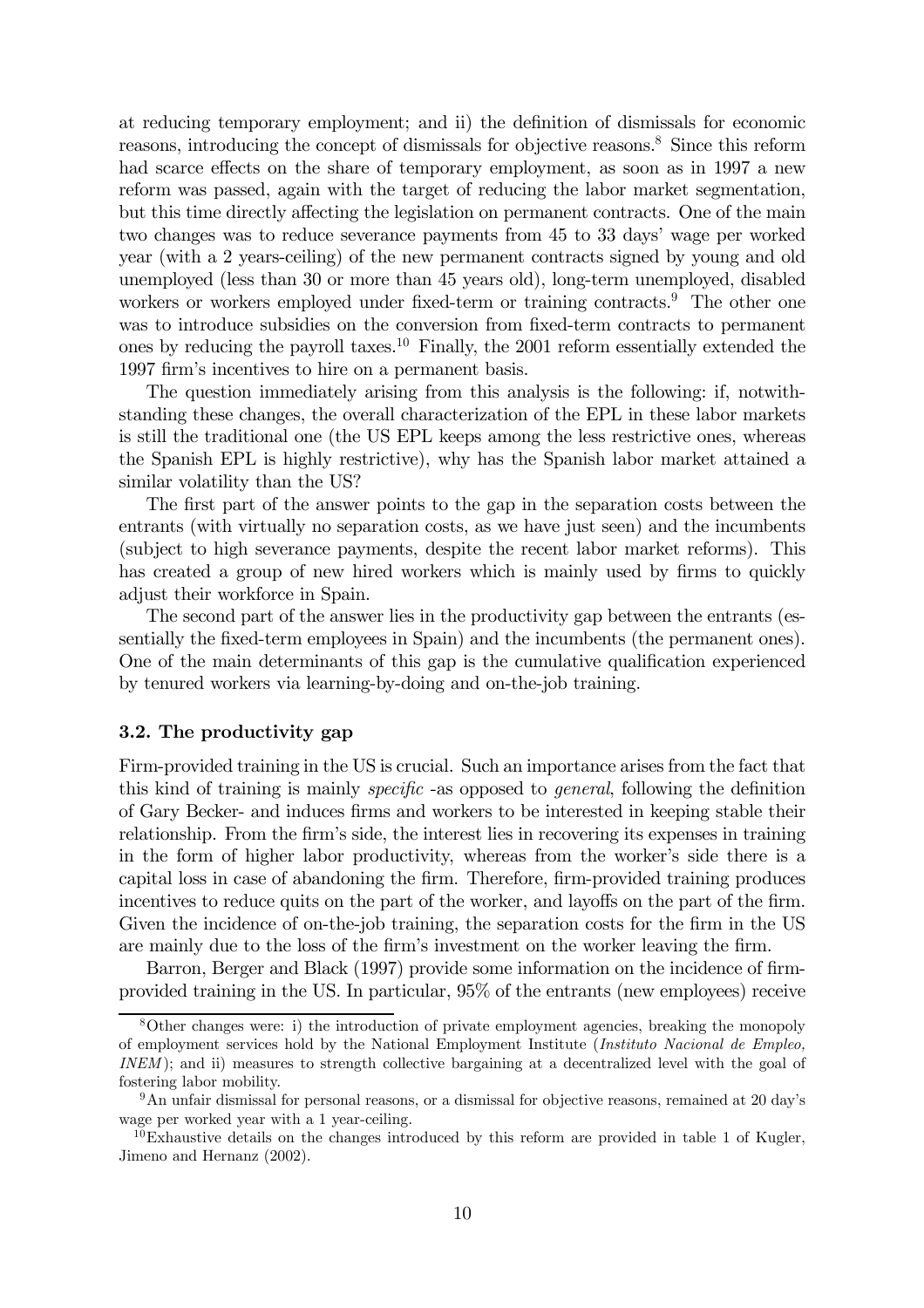some kind of training and spend, on average during the first quarter in the firm, 142 hours in training activities. When adding the contribution of the incumbents in training the new employees, which is placed at 87.5 hours on average, the resulting cost amounts to about 55% of the quarterly wage of the new hired. The counterpart of these efforts can be found in the rising productivity of the entrants. This is evaluated in Bishop (1997), who finds an increase of about a third in the average productivity of the new employees in the first quarter at the firm, and an extra third between the second quarter and the end of the second year of job tenure. This information is used in Silva and Toledo (2005) to infer an initial 40% productivity gap between the entrants and the incumbents, progressively reduced and becoming fully closed after one year by means of learning-by-doing and on-the-job training processes. Given that a high proportion of entrants become incumbents, job turnover of incumbent workers imply dramatic productivity losses in the US.

The opposite situation holds in Spain, where firm-provided training is not relevant and, according to Güell and Petrognolo (2003), the conversion rate from temporary to permanent contracts is only  $10\%$ <sup>11</sup> Since 1986 on-the-job-training has been partially financed by the European Social Fund (ESF), together with a 0.7% of the payroll taxes paid by firms.<sup>12</sup> These funds were originally managed by the INEM, but since 1993 were transferred to the Foundation for Continuing Training (Fundación para la Formación Continua, FORCEM), which has been the institution in charge of the labor market training up to 2004.<sup>13</sup>. It is worth noting that, despite the INEM first -and the FORCEM afterwards- have managed the training programmes, they have been mostly carried out by private firms. This covers the bulk of on-the-job training in Spain.<sup>14</sup>

The FTFE (2003) provides some data that allows to have a sense of the importance of these programmes. For example, the number of participants in training programmes increased from 1.3 M. in 1997 to 1.8 M. in 2001, which amounts to approximately 11% of total employment. In terms of funds, in 1995 the ESF contributed with 278 M. of euros, whereas the firm's payroll taxes levy contributed with 93 M. These quantities were 664 M. and 227 M., respectively, in 2003. Despite these may seem important quantities in absolute terms, since the Spanish GDP in 2003 was of 781.000 M. of euros, the total amount of funds devoted to occupational training amounts just to  $0.11\%$  of GDP.<sup>15</sup>

<sup>&</sup>lt;sup>11</sup>Kugler, Jimeno and Hernanz (2002) analyze the effects of the 1997 reform. They find that this reform increased permanent employment probabilities for young workers (but had virtually no effects for older men); and that the transition probabilities from non-employment and temporary employment to permanent employment increased.

 $12$ The other two blocks of vocational training in Spain, which are not relevant to our analysis, consist on: i) the formal educational system on vocational training (concerning specially students, which are classified as inactive); and ii) training programs for unemployed which are in the Plan FIP (Formación para la Inserción Profesional) in charge of the Ministry of Labor and Social Issues, the INEM and the ESF. These programs are usually called occupational training.

<sup>13</sup> In november 2004 it merged with the Fundación Tripartita para la Formación en el Empleo. The latter institution is, since 2005, the one in charge of organizing, managing and distributing the funds and activities related with the training of employees in the Spanish labor market. It is a foundation participated by the social partners: the Spanish Ministry of Labor and Social Issues, the unions (CCOO and UGT, among others) and the main employer's organizations (CEOE and CEPYME).

<sup>&</sup>lt;sup>14</sup>The opposite situation holds in the US even after the Workforce Investment Act (WIA) enacted in 1998, which is the major recent piece of job training legislation in the US. Indeed, according to the General Accounting Office, the federal job training policy remains fragmented and inefficient. Thus it is the private firm-provided training what matters the most.

<sup>&</sup>lt;sup>15</sup>The OECD (2004) places the total labor market training at 0.22% of GDP in 2002, of which 0.12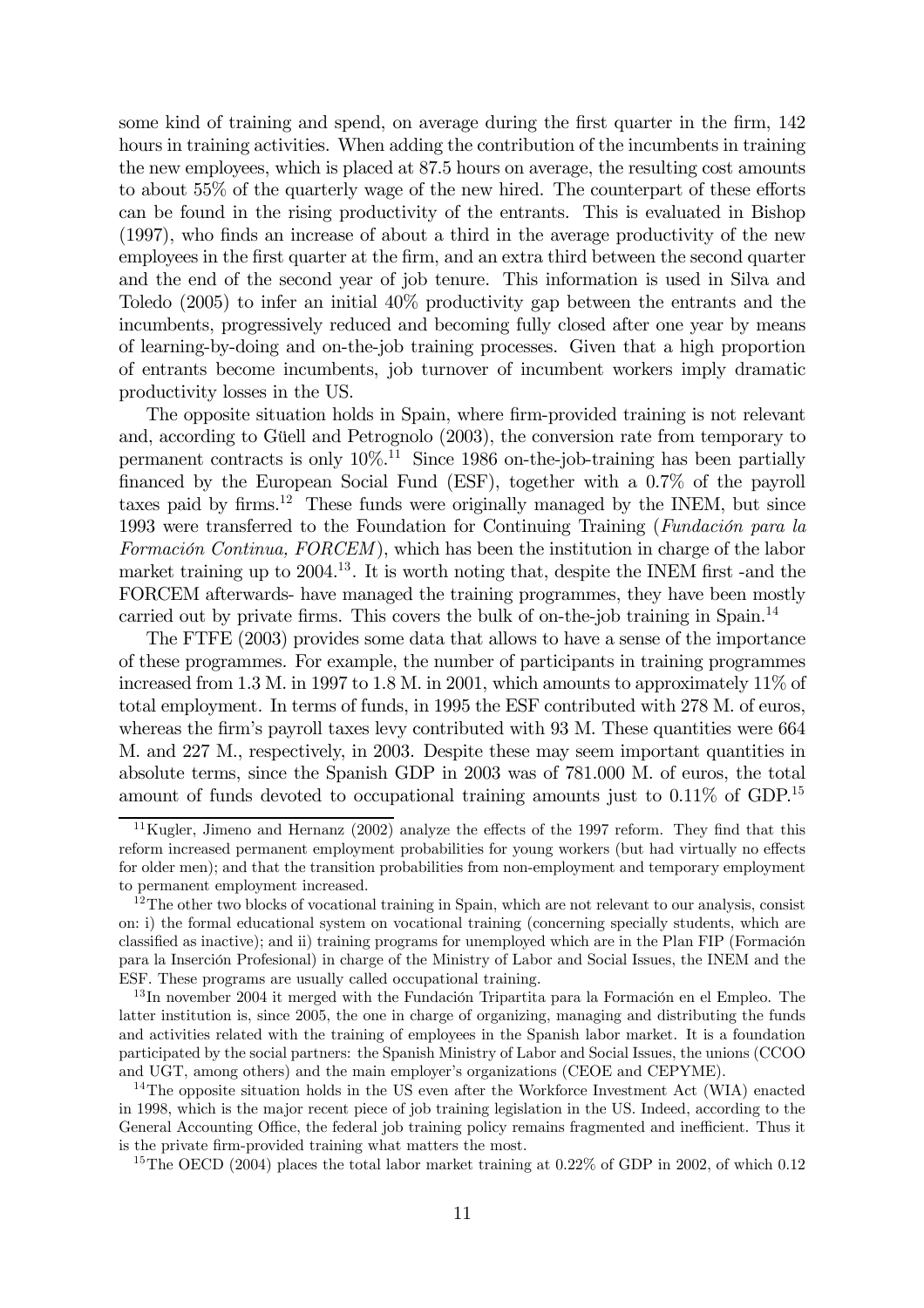Furthermore, Spain appears as the only European country were the role of the firm on firm–provided training is weak,<sup>16</sup> even though it increases with the size of the firm. With respect to the number of hours devoted to training, the annual average per employee is placed at 59.1; and is higher the better is the qualification of the worker.

With respect to the entrants and incumbents' access to firm-provided training, the OECD Employment Outlook (2002) finds that temporary workers in Europe have a lower probability to receive training. A very useful study on this issue for Spain is Albert, García-Serrano and Hernanz (2005), who find that workers with fixed-term contracts are less likely to be employed in firms providing training; that in firms providing training to have fixed-term contracts reduces the probability of being chosen to participate in training activities; and that the training incidence increases with the educational attainment and with the firm size (non-training firms are generally smaller than training firms).

Summing-up, the institutional set-up is crucial. In the US because of the relative absence of regulations. In Spain because of the fixed-term contract legislation and stringent regulations concerning permanent workers, implying a low conversion rate of temporary workers into permanents and, as a consequence, little interest in firmprovided training. Indeed, the main conclusion of the analysis on the training situation in Spain is that, given the low incidence of on-the-job-training, we should refer to learning by doing processes instead of referring specifically to training itself. Foremost, given the low conversion rate, the productivity gap is hardly overcome by the entrants. This is in contrast with the US labor market, where the presence of firm-provided training and the higher conversion rates of the new hirees to incumbents allow a faster and more effective reduction of this productivity gap.

#### 4. The model

The economy is integrated by a continuum of risk-neutral, infinitely-lived workers and firms; workers and firms discount future payoffs at a common rate r; capital markets are perfect; and time is continuous.

There is a time-consuming and costly process of matching workers and job vacancies, captured by a standard constant-returns-to-scale matching function  $m(u, v)$ , where u denotes the unemployment rate and  $v$  is the vacancy rate. Unemployed workers find jobs at the rate  $f(\theta_{p,s})$  and vacancies are filled at the rate  $q(\theta_{p,s})$ . From the properties of the matching function, these rates only depend on the vacancy-unemployment ratio  $\theta_{p,s}$ where, the higher the number of vacancies with respect to the number of unemployed workers, the easier is for each of these workers to find a job  $f'(\theta_{p,s}) > 0$ , and the more difficult is for a firm to fill its vacancies  $q'(\theta_{p,s}) < 0$ .

We assume that an aggregate shock hits the economy according to a Poisson process with arrival rate  $\lambda$ , at which point a new productivity p' and separation rate s' are drawn from a distribution conditional on the current state of p and s. Let  $E_{p,s}X_{p',s'}$ represent the expected value of an arbitrary variable  $X$ , following the next aggregate

percentage points. is 'training for unemployed adults and those at risk', and 0.10 percentage points is 'training for employed adults', close to our calculation of 0.11% for 2003.

 $16$ In the OECD (1999b), Spain is shown to be among the countries with the lowest investment in training. The employers' costs for training courses as a share of total labour costs was 1% in 1994, just above Portugal and Italy.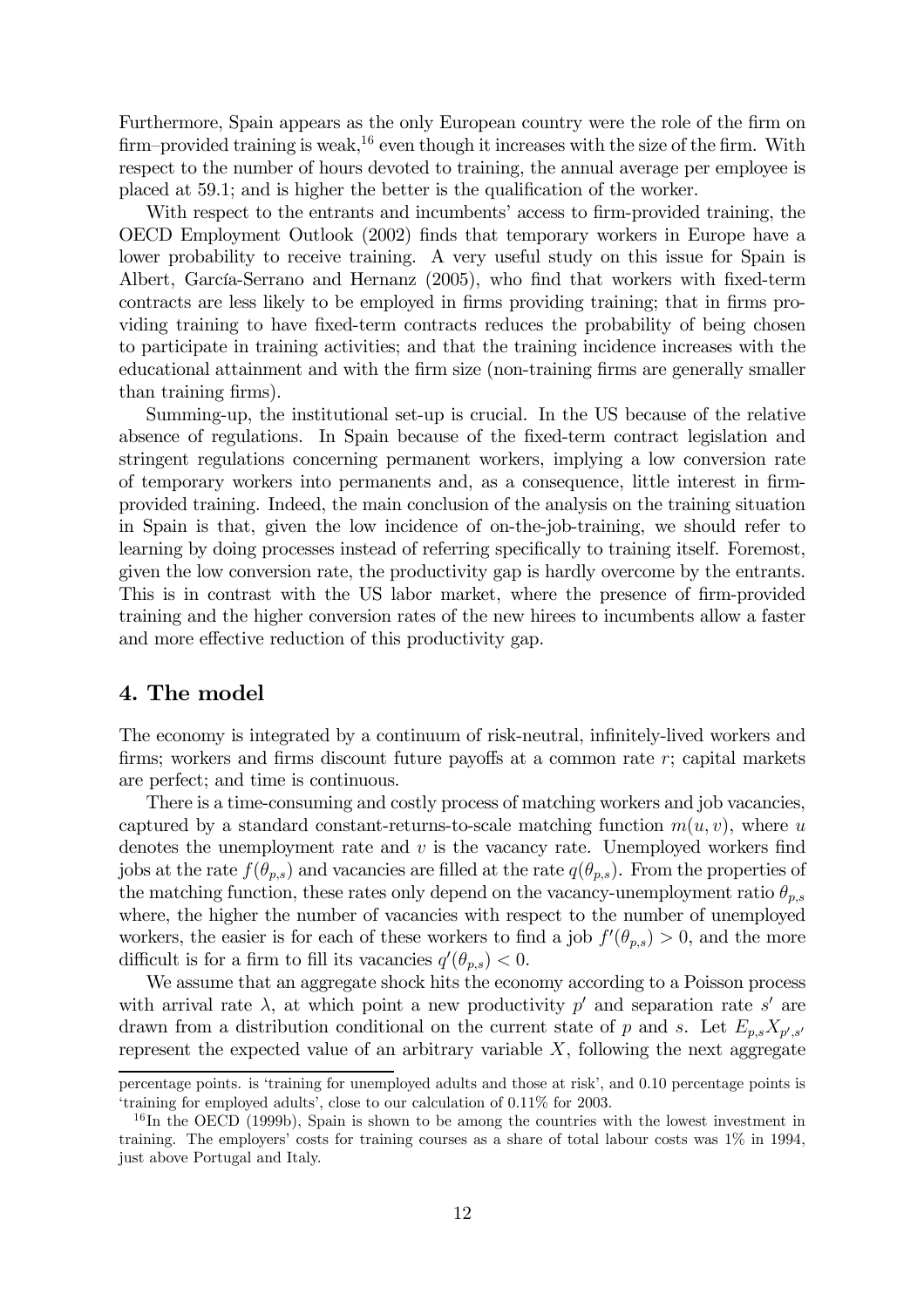shock conditional on the current state  $(p, s)$ . The aggregate shock yields a capital gain  $(E_{p,s}X_{p',s'}-X_{p,s})$  for each value.

Workers can be either unemployed or employed. Unemployed workers are considered entrants once they find a job; their Bellman equation is given by

$$
rU_{p,s} = z + f(\theta_{p,s})(W_{p,s}^e - U_{p,s}) + \lambda(E_{p,s}U_{p',s'} - U_{p,s}),
$$
\n(4.1)

stating that unemployed workers obtain a constant current value from leisure z; find a job at a rate  $f(\theta_{p,s})$ , which yields net a value gain  $(W_{p,s}^e - U_{p,s})$ ; and receive shocks at a rate  $\lambda$ , with an expected capital gain  $(E_{p,s}U_{p',s'} - U_{p,s})$ . The sum of the right hand side (RHS henceforth) terms of this equation must be equal to the annuity value of being unemployed,  $rU_{p,s}$ .

When finding a job, the unemployed worker becomes an entrant or temporary employee  $(e)$ . When the labor productivity or the separation rate change, the entrant's employment relationship can be renegotiated, either becoming finished or permanent. The Bellman equation characterizing the status of an entrant is given by

$$
rW_{p,s}^e = w_{p,s}^e - s^e(W_{p,s}^e - U_{p,s}) + \iota(W_{p,s}^i - W_{p,s}^e) + \lambda(E_{p,s}W_{p',s'}^e - W_{p,s}^e)
$$
(4.2)

According to this equation, entrants earn an endogenous wage  $w_{p,s}^e$ , but lose their job at the rate  $s^e$  with an expected capital loss represented by  $(W_{p,s}^e - U_{p,s})$ . Entrants become incumbents at a rate  $\iota$ , which entails a capital gain amounting to  $(W_{p,s}^i - W_{p,s}^e)$ . Finally, since the aggregate shock arrives at a rate  $\lambda$ , the expected change in their match value is  $(E_{p,s}W_{p's'}^e - W_{p,s}^e).$ 

If an entrant is not separated from the firm, he becomes an incumbent or permanent employee  $(i)$ . This happens either because the entrant has finished his on-the-job training or screening process, or due to the presence of legal restrictions making this change of status compulsory. An incumbent is a full productive worker whose status can be characterized by the following equation

$$
rW_{p,s}^i = w_{p,s}^i - s^i(W_{p,s}^i - U_{p,s} - \varphi \gamma) + \lambda (E_{p,s} W_{p',s'}^i - W_{p,s}^i),\tag{4.3}
$$

where the first term of the RHS gives the incumbent's wage; the second reflects the loss if the employment relationship is finished at the rate  $s^i$ ; and the last one captures the expected gain from the aggregate shock. When a match with an incumbent worker is terminated, a proportion  $\varphi$  of the firms's loss ( $\gamma$ ) goes to the worker as a severance payment, whereas the rest  $(1 - \varphi)\gamma$  is assumed to be fully wasted. This component of the firing costs reflects, for example, administrative and legal charges, or efficiency losses due to the disruption of the regular flow of work from the experienced and full productive employees.

From the firms's side, a job can be either filled or vacant. Before a position is filled, the firm has to open a job vacancy with a flow cost c. The annuity value of a vacancy  $rV_{p,s}$  is equal to

$$
rV_{p,s} = -c + q(\theta_{p,s})(J_{p,s}^e - V_{p,s}) + \lambda(E_{p,s}V_{p',s'} - V_{p,s}) \equiv \Psi \quad if \quad \theta_{p,s} > 0= \max\{0,\Psi\} \quad if \quad \theta_{p,s} = 0.
$$
 (4.4)

The second term on the RHS is the probability of filling a vacancy  $q(\theta_{p,s})$  times the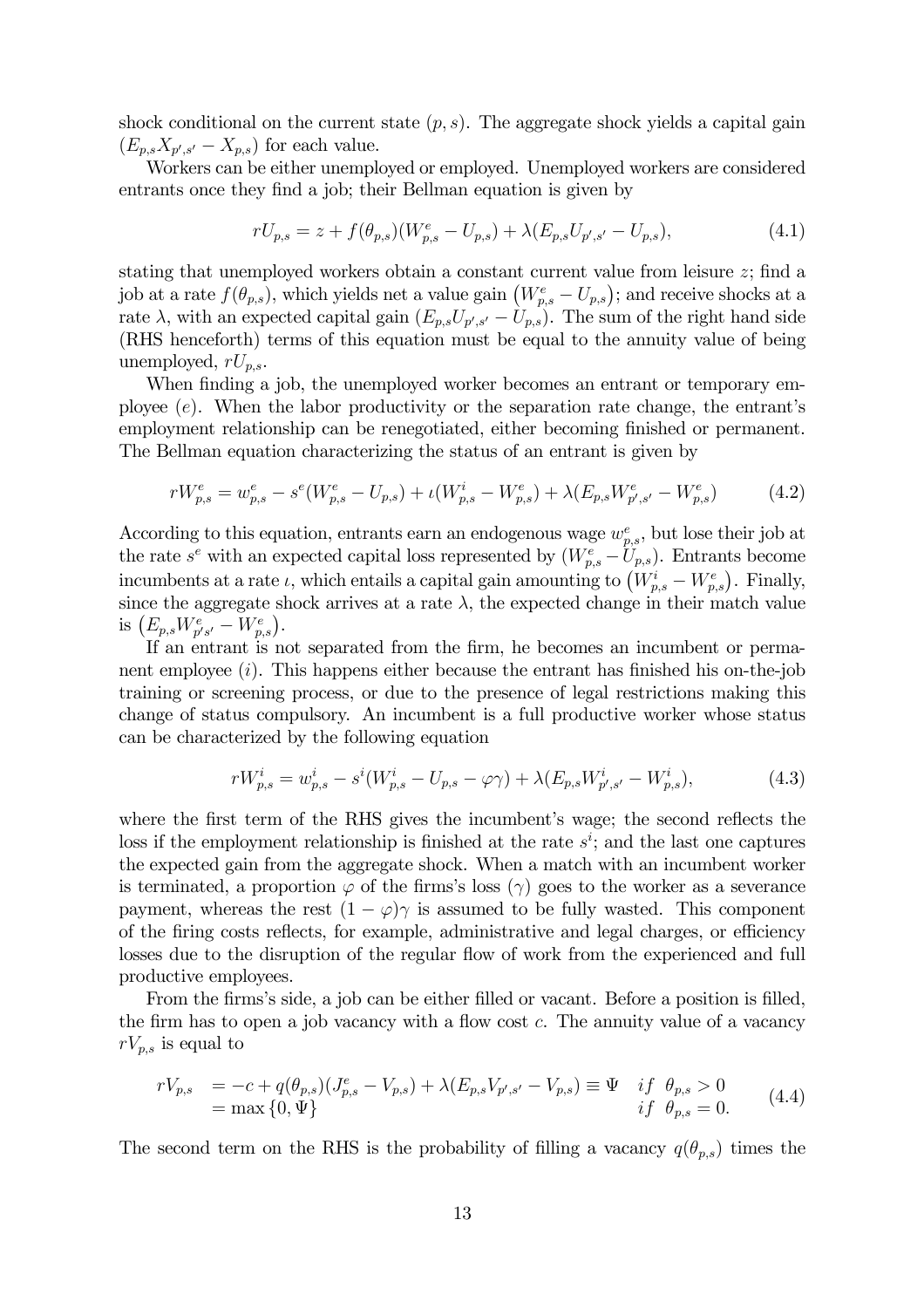gain in the annuity value from the job creation process, which takes place when a firm and a worker meet and agree on an employment contract. The third one is the expected change in the value of a vacancy, as a consequence of the aggregate shock,  $(E_{p,s}V_{p',s'}-V_{p,s}).$ 

Firms have a constant-returns-to-scale production technology with labor as a unique production factor. Each filled new job can be represented by the following Bellman equation

$$
rJ_{p,s}^e = (p^e - w_{p,s}^e) - s^e(J_{p,s}^e - V_{p,s}) + \iota(J_{p,s}^i - J_{p,s}^e) + \lambda(E_{p,s}J_{p's'}^e - J_{p,s}^e). \tag{4.5}
$$

The first term on the RHS gives the instantaneous profit of a match for the firm, which is equal to the difference between the entrant's labor productivity and the wage,  $p^e - w_{p,s}^e$ . We assume that  $p^e = p(1-\xi)$ , where  $0 \le \xi \le 1$ , denotes the productivity gap between entrants and incumbents, which arises from the need of on-the-job training and/or learning-by-doing before new employees can reach the productivity level of the existing workers in the firm. The second term reflects the loss associated with terminating the entry-level job and opening a new vacancy, and the third one the expected change in the value of the job if the worker becomes an incumbent. Following the analysis provided in Section 3, we associate this conversion process with the ending of the on-the-job training or screening processes in the US firms. In contrast, due to legal restrictions, after renewing a number of times a fixed-term contract, the Spanish firms are bounded to convert that contract to permanent, thereby changing the status of that worker to incumbent.17

Equation (4.6) characterizes the present value for the firm of having a tenured job. If this tenured job is the result of a fixed-term employee becoming an incumbent, it yields instantaneous profits equal to  $(p - w_{p,s}^i)$ . If this tenured job is destroyed, the firm faces the separation costs shown by the second term of the RHS of the equation. The first part,  $(J_{p,s}^i - U_{p,s})$ , indicates the direct loss associated with the termination of the match whereas, as before, there is a firm loss,  $\gamma$ , occurring when a match with an incumbent worker is terminated. On the contrary, in case of entrants' separations we assume null costs for the firm. There are a number of ways to justify this assumption. One is that, in general, such new employees have not yet developed special organizational links with the rest of the employees, nor special abilities already relevant to the firm. It is also plausible to think that, before offering a permanent contract entailing higher firing restrictions than the fixed-term contracts usually offered to the new employees, firms may first want to screen the new worker and make sure that fits in the organization. In countries like Spain, where firing costs associated to a long-term employment relationship are significantly high, firms prefer to use fixed-term contracts to adjust their labor force. As shown in Sections 2 and 3, this stems from the absence of firing costs on fixedterm employees, their high labor turnover, and the Spanish firms' preference to use layoffs in adjusting their workforce. Taking all this into account, the Bellman equation characterizing the incumbent's position is given by

$$
rJ_{p,s}^i = (p - w_{p,s}^i) - s^i(J_{p,s}^i - V_{p,s} + \gamma) + \lambda (E_{p,s} J_{p',s'}^i - J_{p,s}^i). \tag{4.6}
$$

 $17$ To avoid this restriction, the alternative is to finish the employment relationship with that employee and hire a new worker. This is usually done and explains the high labor turnover of entrants, the low incentives to provide on-the-job-training, and the small conversion rate from fixed-term to permanent contracts.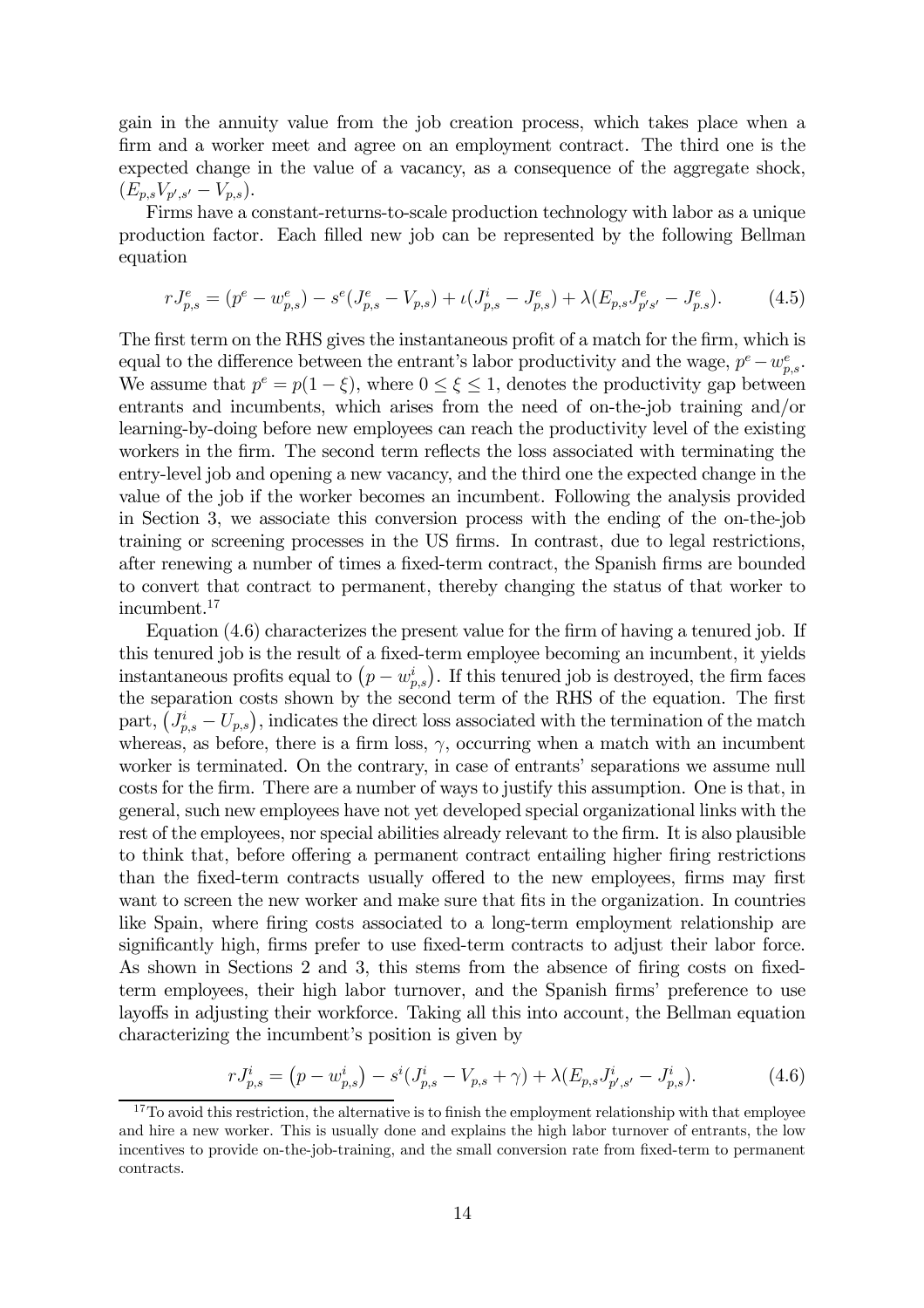Given the state-contingent ratio of vacancies to unemployment  $(\theta_{p,s})$ , the unemployment rate  $(u)$ , the 'short-term' $(n<sup>e</sup>)$  and the 'long-term'  $(n<sup>i</sup>)$  employment rates evolve according to the following backward-looking differential equations:

$$
\mathbf{\dot{u}} = s(1 - u) - f(\theta_{p,s})u = s^e n^e + s^i n^i - f(\theta_{p,s})u,
$$
\n(4.7)

$$
n^{e} = f(\theta_{p,s})u - (s^{e} + \iota)n_{e},
$$
\n(4.8)

$$
\stackrel{\bullet}{n^i} = \iota n^e - s^i n^i. \tag{4.9}
$$

To close the model, we need to incorporate two more assumptions. The first one is the free entry condition for vacancies, whereby firms open vacancies until the expected value of doing so becomes zero. Therefore, in equilibrium:

$$
V_{p,s} = 0.\t\t(4.10)
$$

Since neither workers nor employers can instantaneously find an alternative match partner in the labor market, and since hiring, training and firing decisions are costly, a match surplus exists. To divide this surplus some bargaining must be invoked and we assume wages to be the result of bilateral Nash bargaining between the worker and the firm. These wages are revised every period, upon the occurrence of new shocks, and the Nash solution is the wage that maximizes the weighted product of the worker's and the firm's net return from the job match. The first-order conditions for entrants and incumbent employees yield the following two equations:

$$
(1 - \beta)(W_{p,s}^e - U_{p,s}) = \beta(J_{p,s}^e - V_{p,s}),
$$
\n(4.11)

$$
(1 - \beta)(W_{p,s}^i - U_{p,s} - \varphi \gamma) = \beta(J_{p,s}^i - V_{p,s} + \gamma), \tag{4.12}
$$

where  $\beta \in (0, 1)$  denotes the workers' bargaining power relative to the firms' one. Note that the Nash condition for the incumbents displays two extra terms depending on  $\gamma$ . Since separation costs are now operational, they are explicitly considered in the wage negotiation. This implies that the firm's threat point when negotiating with an incumbent is no longer the value of a vacancy  $V_{p,s}$ , but  $(V_{p,s} - \gamma)$ ; and that the worker's threat point depends on the proportion of firing costs  $(\varphi)$  obtained in case of disagreement.

By making the appropriate substitutions, we can solve for the equilibrium wages as a function of the current state of  $(p, s)$  and  $\theta_{p,s}$ :

$$
w_{p,s}^e = (1 - \beta)z + \beta c \theta_{p,s} - \beta p(1 - \xi) - \beta \iota \gamma - \iota(1 - \beta)\varphi \gamma \tag{4.13}
$$

$$
w_{p,s}^i = (1 - \beta)z + \beta c\theta_{p,s} + \beta p + \beta r\gamma + (1 - \beta)r\varphi\gamma
$$
\n(4.14)

Observe that the wage of fixed-term workers  $(w_{p,s}^e)$  is decreased by a fraction of the average labor productivity gap  $\xi$ . Since new workers are less productive than incumbents, the match surplus for the firm, and thereby their wage, is reduced. Furthermore, new employees may turn into incumbent workers with some probability (given by the hazard rate  $\iota$ ), in which case firms become liable to separation costs. As a consequence, firms perceive these costs as an expected loss that reduce the expected match surplus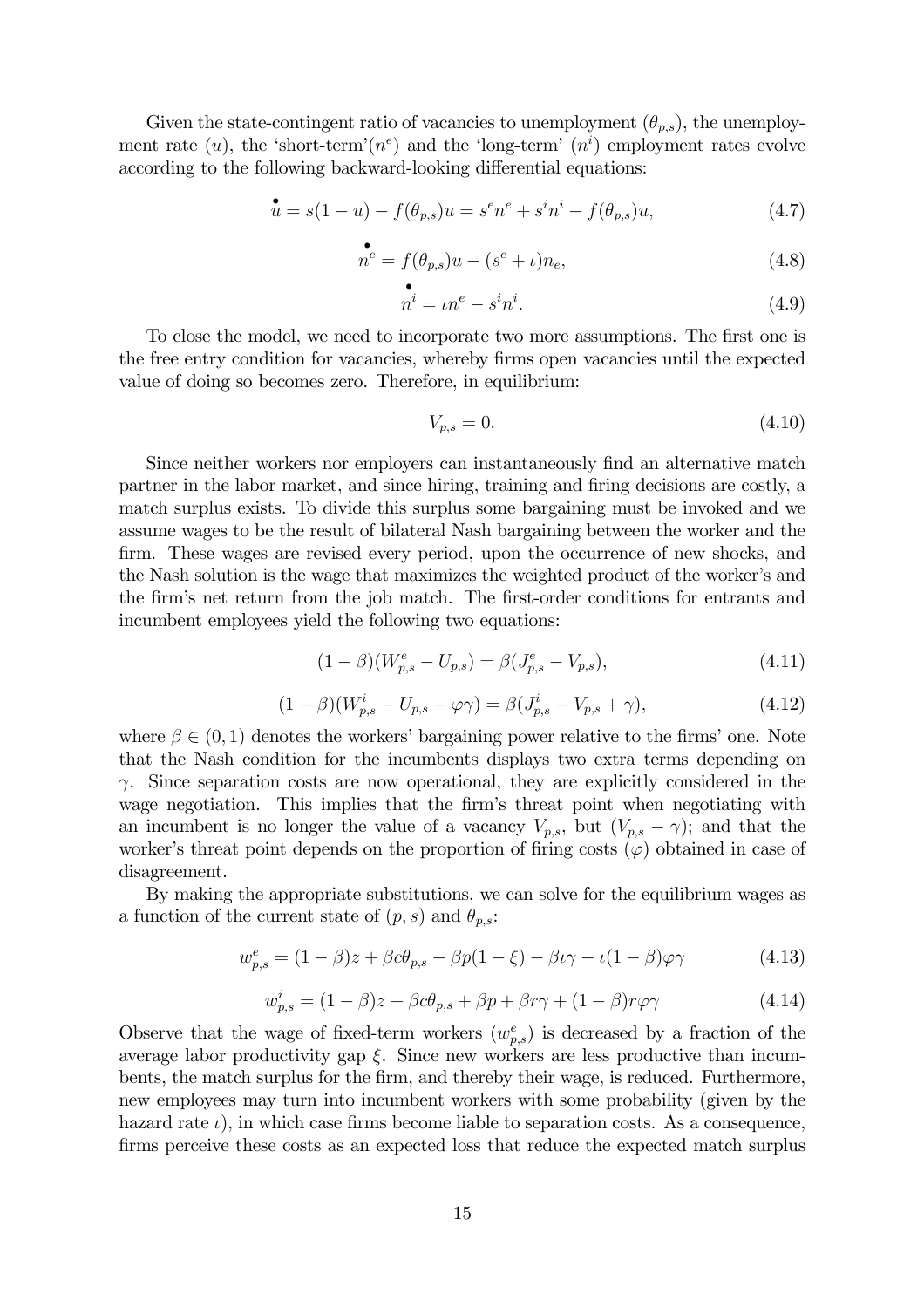and explains the negative effect of separation costs  $(\gamma)$  on the entrants' wage. The incumbent's wage  $(w_{s,p}^i)$  is higher because they are full productive workers (i.e., the productivity gap, in case of coming from the status of entrant, is closed) and separation costs are now operational, which increase the incumbents' bargaining power.

The only firm's decision concerns the number of new workers to be hired. In the presence of firing restrictions, firms prefer to hire an entrant allowing themselves to avoid paying these costs. Therefore,  $w_{p,s}^e$  is the relevant wage to determine the vacancyunemployment ratio. As in Shimer  $(2005)$ , we define an equilibrium where the  $v-u$  ratio depends only on the current value of  $p$  and  $s$ , and satisfies the following forward-looking non-linear equation:

$$
\frac{r+s^e+\iota+\lambda}{q(\theta_{p,s})} + \frac{r+s^i+\lambda+\iota}{r+s^i+\lambda} \beta \theta_{p,s} = \frac{(1-\beta)}{c} \left[ p(1-\xi) - z + \frac{\iota(p-z)}{r+s^i+\lambda} \right] \n- \frac{(1-\beta)}{c} \frac{\iota \gamma}{(r+s^i+\lambda)} \left[ (1-\varphi)s^i - \lambda \varphi \right] + \lambda E_{p,s} \frac{1}{q(\theta_{p,s}')} \n+ \frac{\lambda \iota}{(r+s^i+\lambda)} \left( \frac{\beta \gamma + E_{p,s} J_{p's}^i}{c} \right). \tag{4.15}
$$

For each state  $(p, s)$ , there is only one  $\theta_{p,s}$  that satisfies this equation. In section 6 we solve this equation numerically to get the quantitative results of the model.

#### 5. Calibration and simulation

In the first part of this section we calibrate the model at quarterly frequencies to be consistent with the average US and Spanish unemployment rates. For Spain the parameterization must match, in addition, two empirical facts: i) the share of temporary employees has been around one third during the last 15 years; and ii) less than 10% of the new hirees become permanent. In the second part we use these calibrated parameters to simulate the model and discuss these two countries' labor market business cycle volatilities.

#### 5.1. Calibrated parameters

The calibration involves the following process in the steady state. We normalize the average incumbent's labor productivity (p) to 1. We set the real interest rate (r) at  $1\%$ per quarter, a value consistent with available empirical work for both countries. Using the Spanish Labour Force Population Survey for 1987-1997, Polavieja (2003) identifies an average job tenure of around 6 months for temporary employees and 150 months for permanent ones. Similarly, Arranz, García-Serrano and Toharia (2005) find an average job duration of 7 months for entrants. We set the job tenure of the temporary and the permanent workers equal to 7 months and 10 years, respectively, so that  $s^e = 0.42$  and  $s<sup>i</sup> = 0.025$ . These values imply an average separation rate (s) of 0.155. For the US, an average separation rate around 9% per quarter is given by the Job Opening Labor Turnover Survey (JOLTS): we set  $s = 0.09$ . In the absence of additional information, we assume that the entrant's separations in the US coincide, on average, with the end of their on-the-job training process so that  $s^e = \iota$ . From 1987 to 2004, the quarterly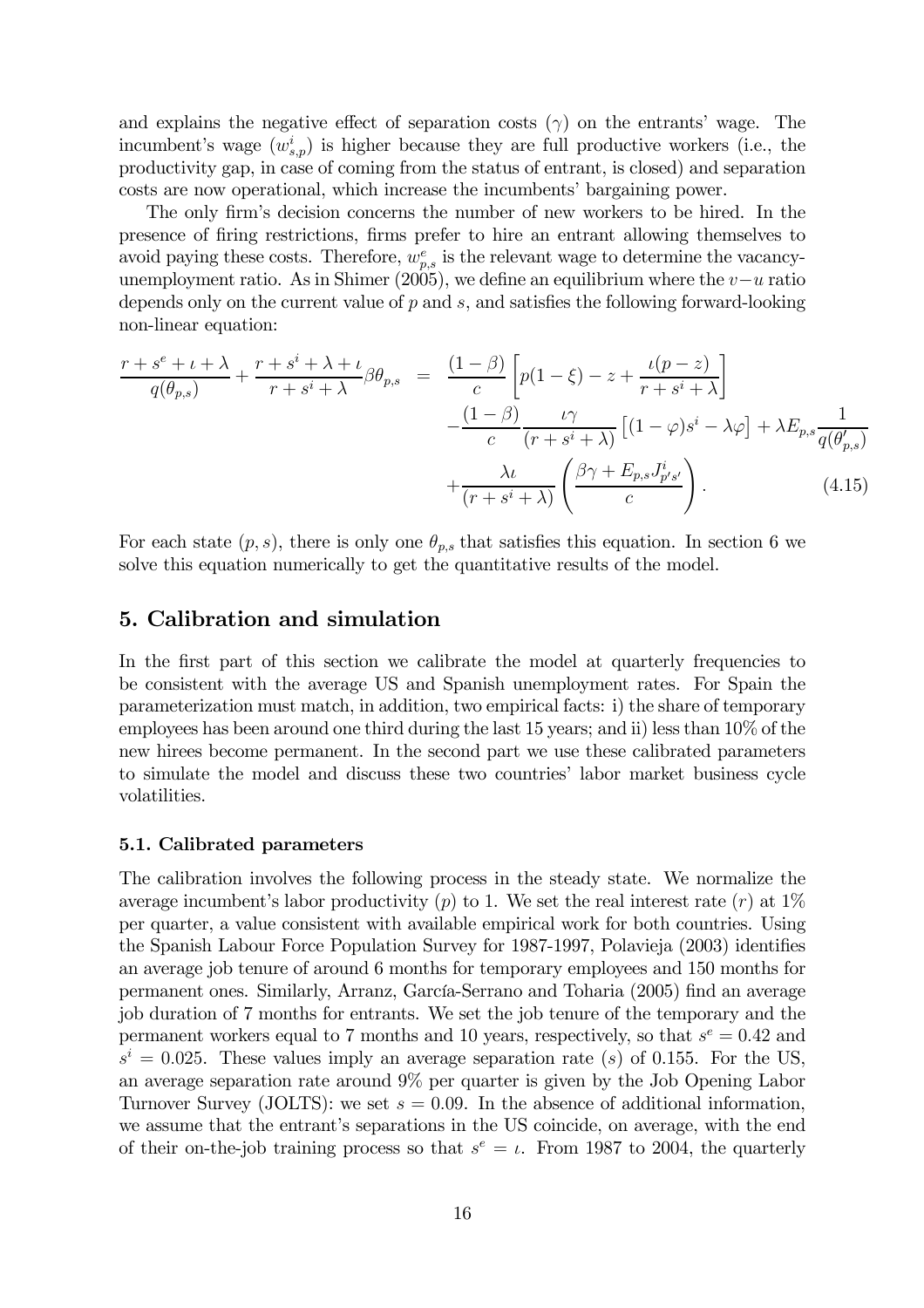average unemployment rates in the US and Spain were 5.5% and 17%. Substituting these values and those of s in equation (4.7), with  $\mathbf{u} = 0$ , we find an average monthly job finding probability for unemployed workers of 0.56 in the US and 0.25 in Spain  $-f(\theta)$ is equal to 1.54 in the US and 0.54 in Spain-.

Following the literature, we assume the matching function to be Cobb-Douglas,

$$
f(\theta) = \kappa \theta^{1-\alpha}.\tag{5.1}
$$

Furthermore, consistent with Blanchard and Diamond (1989), we set the elasticity of the matching function with respect to unemployment  $(\alpha)$  equal to 0.5, both in the US and Spain. We also assume workers and firms set the wage so that each of them obtain the same gain,  $\beta = 0.5$ .

| Table 4. Calibrated parameters for the US and Spain, 1987-2004. |                             |       |       |  |  |  |
|-----------------------------------------------------------------|-----------------------------|-------|-------|--|--|--|
|                                                                 |                             | US    | Spain |  |  |  |
| Long-run parameters:                                            |                             |       |       |  |  |  |
| Labor productivity                                              | $\boldsymbol{p}$            | 1     | 1     |  |  |  |
| Aggregate separation rate                                       | $\mathcal{S}_{\mathcal{S}}$ | 0.09  | 0.16  |  |  |  |
| Entrants' separation rate                                       | $s^e$                       | 0.25  | 0.42  |  |  |  |
| Incumbents' separation rate                                     | $s^i$                       | 0.055 | 0.025 |  |  |  |
| Discount rate                                                   | $\boldsymbol{r}$            | 0.01  | 0.01  |  |  |  |
| Unemployment flow utility                                       | $\tilde{z}$                 | 0.860 | 0.927 |  |  |  |
| Labor market tightness                                          | $\theta_{p,s}$              | 0.44  | 0.021 |  |  |  |
| Unemployment rate                                               | u                           | 0.055 | 0.170 |  |  |  |
| Job finding rate                                                | $f(\theta)$                 | 1.54  | 0.54  |  |  |  |
| Job filling rate                                                | $q(\theta)$                 | 3.48  | 3.48  |  |  |  |
| Cost of vacancy                                                 | $\overline{c}$              | 0.094 | 0.094 |  |  |  |
| Matching efficiency                                             | $\kappa$                    | 2.32  | 4.40  |  |  |  |
| Elasticity of $f(\theta)$                                       | $\alpha$                    | 0.50  | 0.50  |  |  |  |
| Worker's bargaining power                                       | B                           | 0.50  | 0.50  |  |  |  |
| Total separation costs                                          | $\gamma$                    | 0.67  | 5.70  |  |  |  |
| Severance payments parameter                                    | $\varphi$                   | 0.00  | 0.65  |  |  |  |
| Training costs                                                  | $\xi$                       | 0.31  | 0.03  |  |  |  |
| Incumbent conversion rate                                       | t                           | 0.250 | 0.051 |  |  |  |

With information reported in Barron and Bishop (1985) and Senesky (2003), based on the 1982 US Employer Opportunity Pilot Project (EOPP), we estimate the hiring cost per worker in the US to be  $77.2$  dollars of  $1982<sup>18</sup>$ . Assuming the wage of a full productive worker to equal its labor productivity, we set the average hiring cost at 2.7% of the normalized labor productivity,  $\frac{c}{q(\theta)} = 0.027^{19}$  In the absence of data on hiring

<sup>&</sup>lt;sup>18</sup>According to Barron and Bishop (1985), table 2, the number of manhours spent by companies to fullfill a vacancy (in personnel recruiting, screening and interviewing applicants) is 9.9. In turn, Senesky (2003) reports supervisor's and incumbent's hourly wage of 7.8 and 6.0 in 1982 USD, respectively. Given 480 hours of work during a quarter, the total average cost of hiring a new employee is thus  $\frac{9.9 \times 7.8}{480 \times 6.0} = \frac{77.2}{2880} = 0.027$  1982 USD.

<sup>&</sup>lt;sup>19</sup>Since do not take into account other costs, like advertisement costs, for which we do not have estimates, job matching may be a more costly process in the US.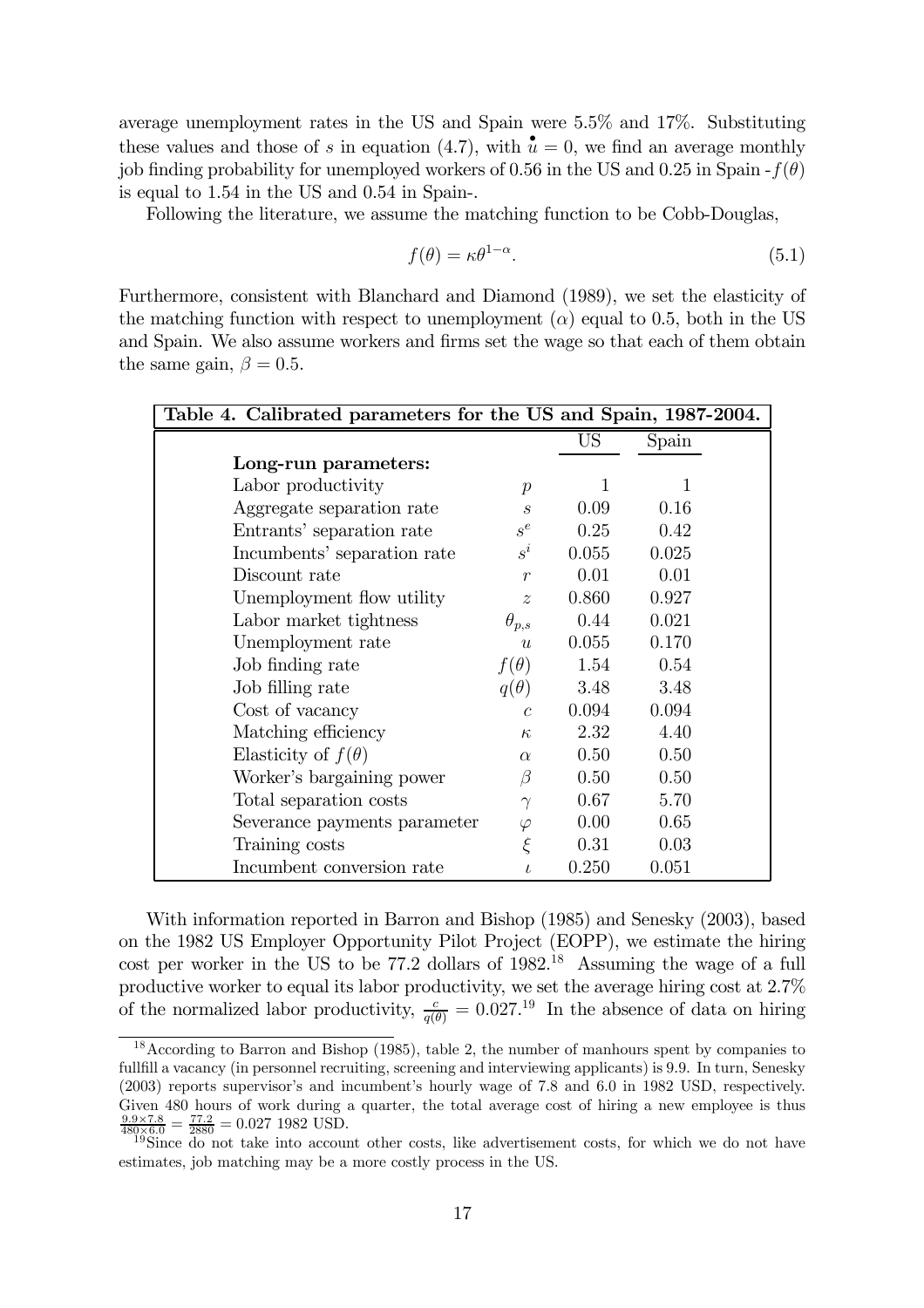costs for Spain, we rely on Abowd and Kramarz's (2003) finding of zero hiring costs for short-term contracts, which constitute the bulk of hires in Spain.20. Thus, we assume hiring costs to be low in Spain and we set them equal to the US ones.

Barron, Berger and Black (1997) document an average duration of a vacancy around 17 days, so  $\frac{1}{q(\theta)} = 0.29$  and  $c = 0.094$  in both countries. Given the values of  $f(\theta)$ ,  $q(\theta)$  and the properties of the matching function, the average ratio of vacancies to unemployment  $(\theta = \frac{f(\theta)}{q(\theta)})$  must be 0.44 and 0.21 in the US and Spain, respectively. With  $\alpha$ ,  $f(\theta)$  and  $\theta$  the parameter  $\kappa$  that captures the efficiency of the matching process is equal to 2.32 in US and 4.40 in Spain, .

Let us now turn to the PMLTC parameters  $(\gamma, \varphi, \iota \text{ and } \xi)$ . Following the 2004 World Bank Doing Business survey and again under the assumption that the wage of a full productive worker equals its labor productivity, we set  $\gamma = \frac{8}{12} = 0.67$  in the US and  $\gamma = \frac{68}{12} = 5.7$  in Spain. Osuna (2005) calculates severance payments in Spain to be around 3.7 times the quarterly wage of a worker with 9 years of job tenure. In accordance with the theoretical setup, we assume part of these separation costs -35%- to be wasted on dismissal regulations such as lengthy administrative and legal procedures; therefore,  $\varphi = 0.65$  implying severance payments of  $\gamma \theta = 3.7$  times the incumbent's labor productivity. Given that in the US severance payments are not mandatory, we set them at zero,  $\varphi = 0$ . Consistent with the share of temporary workers in Spain, the average rate at which temporary employees become permanent (*i*) is obtained from equation (4.9) with  $\mathbf{n}_i = 0$  and gives  $\iota = 0.051$ . This value together with the calibrated separation rate of the temporary workers implies that only 7% of them become permanent.21 This conversion rate lies between the average ratio of indefinite to total contracts signed in Spain from 1987 to 2004 ( $3\%$ ), and the  $10\%$ conversion rate estimated by Güell and Petrognolo (2003). Contrary to Spain,  $\iota$  in the US is more closely related to the training process of a new worker than to the presence of important firing costs and other legal restrictions. Bishop (1997) shows that it takes around one quarter for a worker to become fully trained in a new job (coinciding with the 34% increase in productivity mentioned in Section 3). In contrast, the additional third between the first quarter and the end of the second year, can be mostly explained by the presence of a learning-by-doing process. Thus, as Silva and Toledo (2005), we assume that entrants need one year in the US to become fully productive,  $\iota = s^e = 0.25$ , implying a 38% conversion rate from employees being trained to a new status of fully productive workers. Given  $\iota$ , from equations (4.7), (4.8) and (4.9), and setting  $\mathbf{n}^e =$  $\mathbf{m}^i = 0$ , we obtain the quarterly separation rate of an incumbent  $(s^i)$  and the ratio of entrants to incumbents  $\left(\frac{n^e}{(1-u)}\right)$ which are, respectively,  $0.055$  and  $0.18$ .

Using information from Barron, Berger and Black (1997) and Senesky (2003), Silva and Toledo (2005) estimate an average training cost in the US equivalent to 1.2 times the

$$
conversion\ rate = \frac{\sum_{t=1}^{\infty} n_{t-1}^{e} e^{-s_e(t-t_0)} [1 - e^{-\iota(t-t_0)}]}{n_0^e}, \text{ where } t_0 = 0.
$$

 $^{20}$ Using a representative sample of French establishments matched with a representative sample of their employees, Abowd and Kramarz (2003) estimate hiring costs at 3.3% of the yearly labor cost of the average worker, with "zero" hiring costs for short-term contracts.

<sup>&</sup>lt;sup>21</sup>To obtain this value, note that the number of entrants  $n^e$  in period  $t-1$  becoming incumbents in period t is equal to  $n_{t-1}^e e^{-s_e(t-t_0)}[1-e^{-\iota(t-t_0)}]$ . Therefore, given the number of new hired workers  $n_0^e$ starting to work in period  $t_0$ , the proportion of them converted to permanent is equal to the: *Entrant's*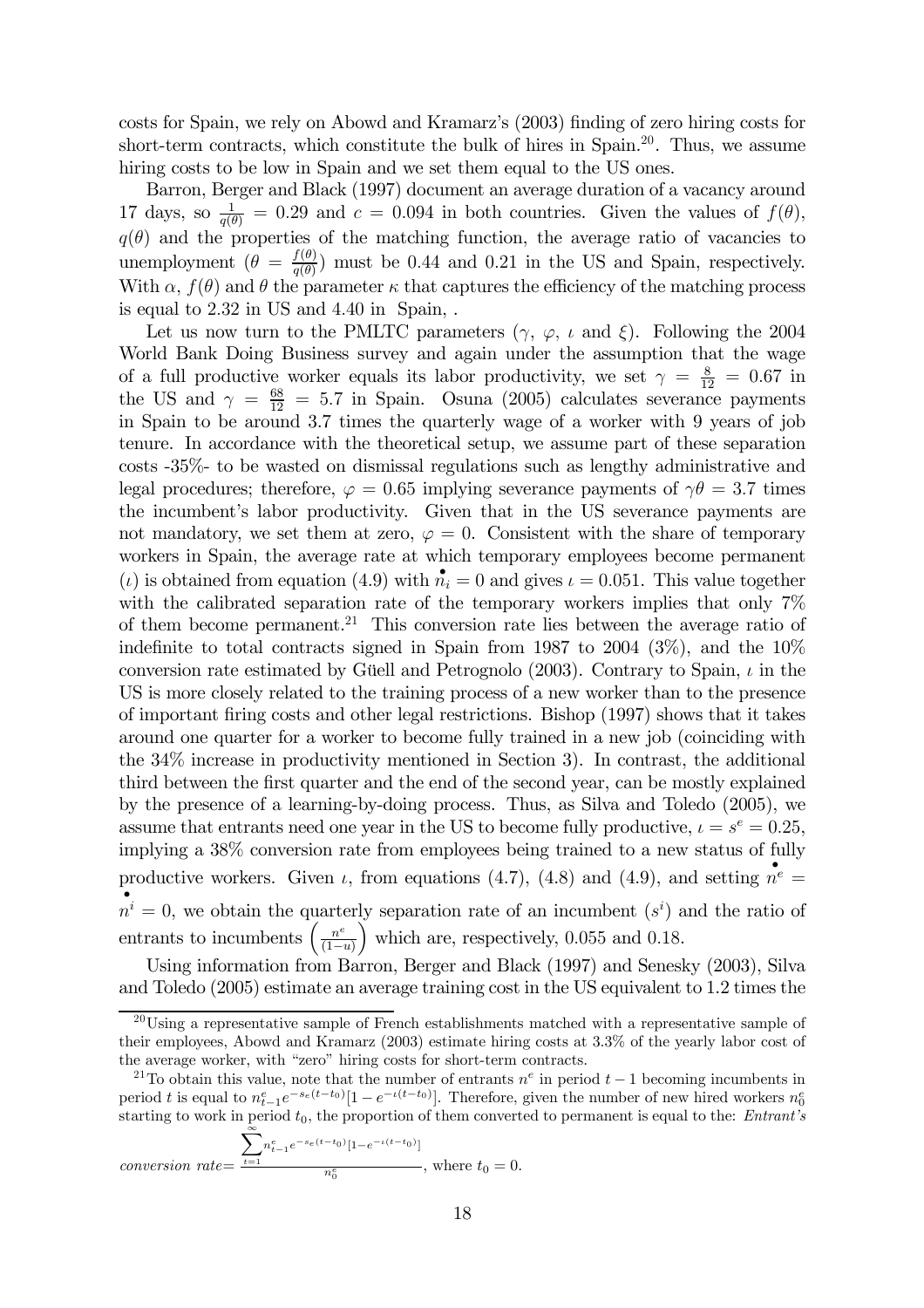quarterly labor productivity of a fully productive worker.<sup>22</sup> We thus set  $\frac{\xi}{\iota} = 1.2$  and  $\xi =$ 0.31. In Spain it seems reasonable to expect a small incidence of firm-provided training, thereby implying that almost all the initial productivity gap is filled up via learningby-doing processes (recall the analysis in Section 3 and the low conversion rate from temporary to permanent status). Aguirregabiria and Alonso-Borrego (2004) estimate the productivity of a temporary worker to be, on average, 80% of the productivity of a permanent worker. Since the initial productivity gap is closed after  $\frac{1}{\iota}$  periods, the average productivity gap of 80% observed in Spain drives us to set the parameter for average training costs at  $\xi = 0.03$ . Thus, as in the US case, there is a normalized initial productivity gap is 40% in Spain, which is filled at a constant rate each quarter.

Finally, we choose the leisure value parameters, z, to satisfy the equilibrium condition  $(4.15)$  in the steady state. Thus, z is set equal to 0.860 in the US and 0.927 in Spain.

#### 5.2. Simulated results

The relationship between the separation rate and productivity is endogenous in Mortensen and Pissarides (1994), but exogenous in Shimer (2005). Given the low correlation of these variables in the US and Spain, we follow Shimer (2005) and consider the aggregate shocks on these variables to be independent. Therefore,

- Given a constant separation rate, labor productivity must satisfy  $p = z + e^y(p^* z)$ , where y is an Ornstein-Uhlenbeck process with persistence  $\zeta$  and standard deviation  $\sigma$ , and  $p^* = 1$  is the normalized measure of long-run average productivity.
- Given a constant productivity, the separation rate must satisfy  $s = e^y s^*$ , where  $s<sup>*</sup>$  is the long-run average separation rate.

However, despite not observing movements in  $s$  to be driven by changes in  $p$ , one might be concerned that the simultaneous analysis of these shocks reveal some important interaction between the two impulses, along the lines of Mortensen and Pissarides' (1994). Thus, for the sake of completeness, we simulate the model with simultaneous movements in  $p$  and  $s$ , considering three cases: i) a perfect negative correlation between both shocks,  $\rho(p,s) \approx -1$ ; ii) a perfect positive correlation,  $\rho(p,s) \approx 1$ ; and iii) no correlation,  $\rho(p, s) \approx 0$ . Therefore,

• We assume p and s to behave according to the following two nonlinear functions of y:  $p = z + e^y(p^* - z)$  and  $s = e^{(-\sigma_s \omega_s + \sigma_s(1-\omega_s))y} s^*$ . The parameter  $\sigma_s > 0$  allows for different volatilities in these variables, while  $\omega_s$  defines which case applies. When  $\omega_s = 0$ , p and s move in the same direction in response to shocks, whereas when  $\omega_s = 1$  they move in opposite direction. Note, therefore, that i) when  $\omega_s = 1$  for all shocks,  $\rho(p, s) \approx -1$ ; ii) when  $\omega_s = 0$  for all shocks,  $\rho(p, s) \approx 1$ ; and iii) when  $\omega_s$  is a vector taking randomly zeros and ones,  $\rho(p, s) \approx 0$ .

 $^{22}$ This takes into account: i) the initial productivity gap between entrants and incumbents; and ii) what both kind of workers fail to produce while receiving and providing on-the-job training. According to Silva and Toledo (2005), two thirds of these costs are related to the initial productivity gap of around 40% between entrants and incumbents.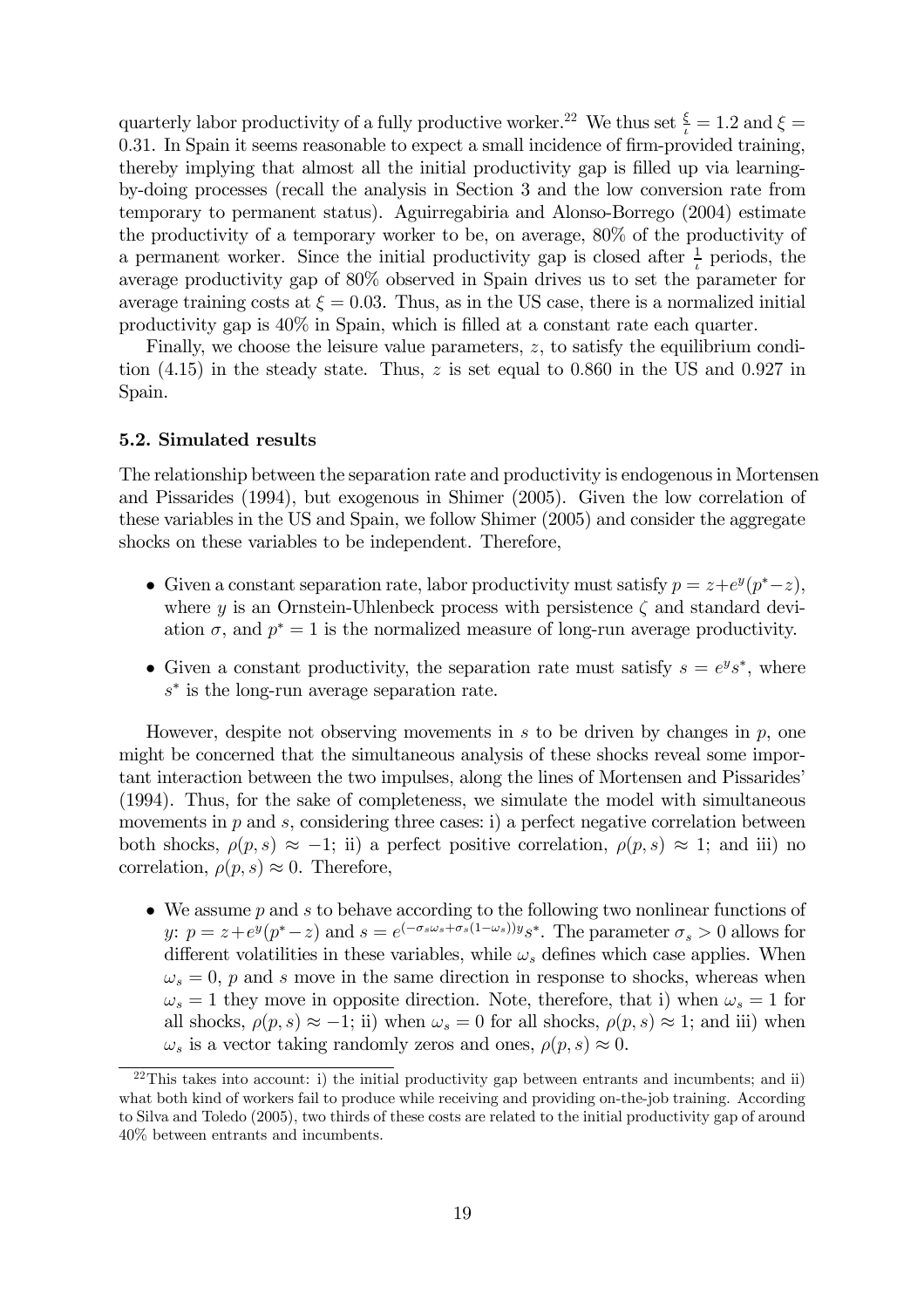| Table 5. Parameters required to simulate the shocks. |              |       |       |
|------------------------------------------------------|--------------|-------|-------|
|                                                      |              | US    | Spain |
| Shocks in $p$ given a constant $s$ :                 | $\sigma$     | 0.064 | 0.099 |
|                                                      |              | 0.090 | 0.210 |
| Shocks in s given a constant $p$ :                   | $\sigma$     | 0.042 | 0.059 |
|                                                      |              | 0.210 | 0.005 |
| Shocks in p and s with $\rho(p,s) \approx -1$ :      | $\sigma$     | 0.062 | 0.066 |
|                                                      | $\sigma_s$   | 0.540 | 0.900 |
|                                                      |              | 0.090 | 0.005 |
| Shocks in p and s with $\rho(p,s) \approx 1$ :       | $\sigma$     | 0.062 | 0.066 |
|                                                      | $\sigma_s$   | 0.540 | 0.900 |
|                                                      |              | 0.090 | 0.005 |
| Shocks in p and s with $\rho(p,s) \approx 0$ :       | $\sigma$     | 0.063 | 0.063 |
|                                                      | $\sigma_{s}$ | 0.230 | 0.400 |
|                                                      |              | 0.090 | 0.005 |

Table 5 shows the standard deviation ( $\sigma$ ) and persistence ( $\zeta$ ) of the productivity and the separation rate processes needed to approximate the empirical behavior of these variables.

We work with a discrete space state model with  $2n + 1 = 201$  grid points, like the one described in Shimer (2005), and simulate it along the same lines: we start with an initial productivity level and its corresponding vacancy-unemployment ratio given by the solution of equation (4.15). Then we compute the time until the arrival of next shock, which is exponentially distributed with parameter  $\lambda$ . When the shock arrives, unemployment rate  $(u)$ , the 'short-term' $(n<sup>e</sup>)$  and the 'long-term'  $(n<sup>i</sup>)$  employment rates change according to equations  $(4.7)-(4.9)$ ; while p and s vary following the probabilities described in Shimer (2005). Overall,  $\theta$  changes so that equation (4.15) is satisfied. At the end of each period (quarter) we record the level of each variable. We create 100 sample paths of 1072 quarters, throw away the first 1000 and keep the 72 quarters corresponding to 1987-2004; detrend the generated data using the HP filter with the smoothing parameter equal to  $10^5$ ; and calculate the standard deviations to capture the labor market volatility. Table 6 reports the standard deviations of the relevant variables after simulating the model for the US and Spain given the calibrated parameters of Section 5.1.

Compared with its response to shocks in the separation rate, when governed by shocks in productivity the US labor market displays substantial higher volatility in vacancies  $(v)$ , unemployment  $(u)$  and, as a consequence, in labor market tightness  $(\theta)$ and the job finding rate  $(f)$ . Conversely, when the separation rate is the only source of shocks, the Spanish labor market displays higher volatilities than in case of being hitted by productivity shocks. These results are consistent with the data presented in Section 2, according to which recessions are periods of sharp declines in the US firm's recruiting efforts, rather than periods of massive layoffs; while in Spain firms tend to adjust their workforce mainly through layoffs, rather than reducing their recruiting activity. When assuming both shocks to hit the economy simultaneously, in case of negative correlation the amplification mechanism is vastly increased (the volatility of  $\theta$ ) amounts to 0.79 in the US and 2.17 in Spain); reduced in case of positive correlation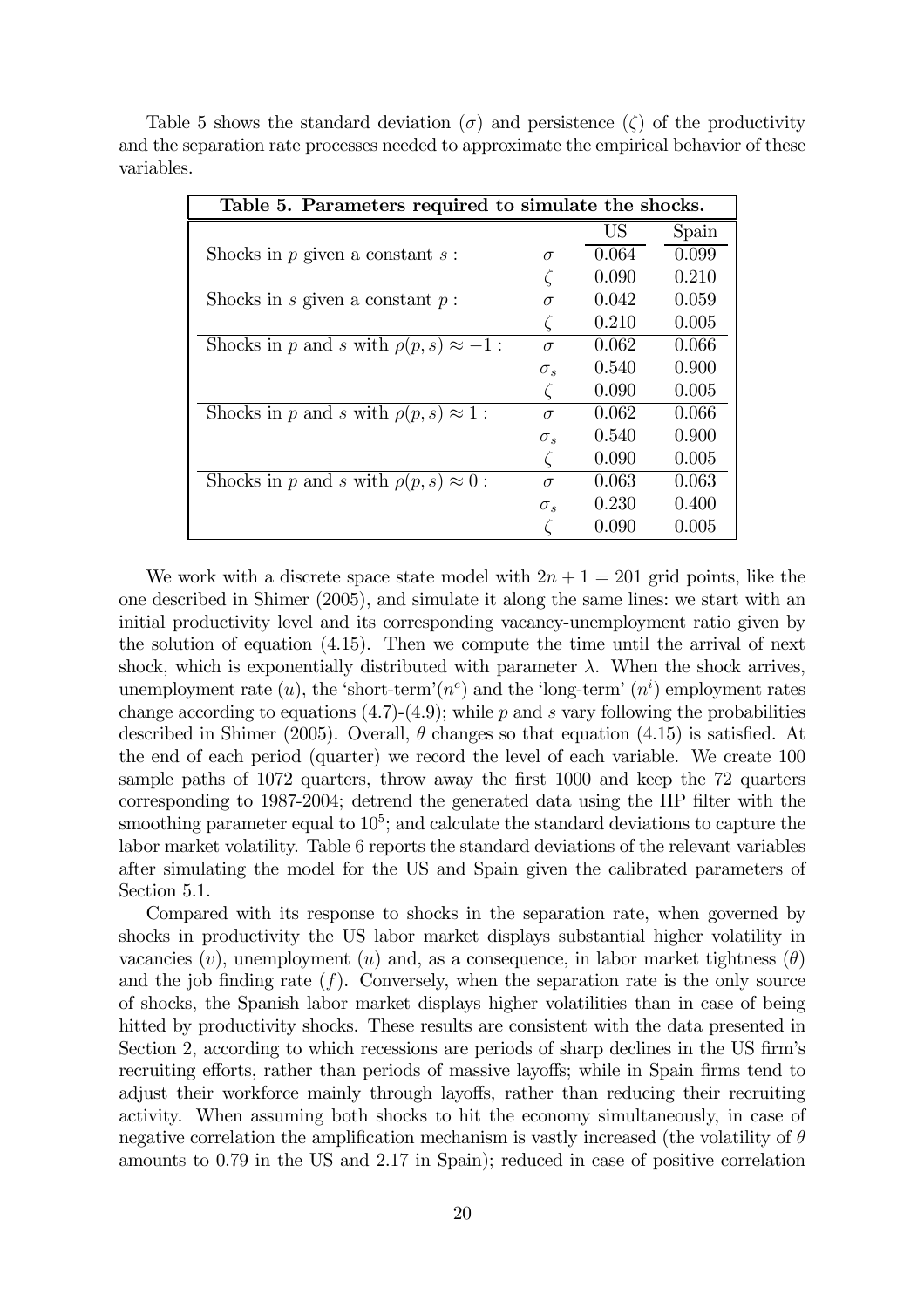(0.21 and 0.38, respectively); and diverse in the absence of correlation (scarce effects in the US, higher volatility in Spain). It is clear that none of these scenarios surpasses the ones with individual shocks.

|                                     | Table 6. Simulated standard deviations, 1987-2004. |            |       |        |                             |       |                  |
|-------------------------------------|----------------------------------------------------|------------|-------|--------|-----------------------------|-------|------------------|
|                                     |                                                    |            |       |        |                             |       |                  |
|                                     | $\boldsymbol{u}$                                   | $\upsilon$ | v/u   | $\int$ | $\mathcal{S}_{\mathcal{S}}$ | w     | $\boldsymbol{p}$ |
| US                                  |                                                    |            |       |        |                             |       |                  |
| Data                                | 0.154                                              | 0.213      | 0.363 | 0.115  | 0.054                       | 0.018 | 0.014            |
| Shocks in:                          |                                                    |            |       |        |                             |       |                  |
| $p$ (given a constant s)            | 0.132                                              | 0.199      | 0.313 | 0.156  | $\equiv$                    | 0.015 | 0.014            |
| s (given a constant $p$ )           | 0.001                                              | 0.02       | 0.020 | 0.005  | 0.054                       | 0.000 |                  |
| p and $s$ $[\rho(p, s) \approx -1]$ | 0.237                                              | 0.590      | 0.785 | 0.393  | 0.054                       | 0.017 | 0.014            |
| p and $s$ $[\rho(p, s) \approx 1]$  | 0.034                                              | 0.174      | 0.205 | 0.103  | 0.054                       | 0.013 | 0.014            |
| p and $s$ $[\rho(p, s) \approx 0]$  | 0.123                                              | 0.220      | 0.325 | 0.163  | 0.054                       | 0.014 | 0.014            |
|                                     |                                                    |            |       |        |                             |       |                  |
| Spain                               |                                                    |            |       |        |                             |       |                  |
| Data                                | 0.155                                              | 0.411      | 0.525 | 0.158  | 0.113                       | 0.014 | 0.011            |
| Shocks in:                          |                                                    |            |       |        |                             |       |                  |
| $p$ (given a constant s)            | 0.011                                              | 0.014      | 0.030 | 0.012  |                             | 0.010 | 0.014            |
| s (given a constant $p$ )           | 0.127                                              | 0.454      | 0.514 | 0.257  | 0.113                       | 0.002 |                  |
| p and s $[\rho(p,s) \approx -1]$    | 0.185                                              | 2.057      | 2.169 | 1.085  | 0.113                       | 0.015 | 0.011            |
| p and $s$ $[\rho(p, s) \approx 1]$  | 0.038                                              | 0.371      | 0.383 | 0.186  | 0.113                       | 0.011 | 0.011            |
| p and $s$ $[\rho(p, s) \approx 0]$  | 0.127                                              | 1.477      | 1.549 | 0.774  | 0.113                       | 0.012 | 0.011            |

Of course, all these results are strongly related to the volatility of the different shocks ( $\sigma$ ) and the persistence of their stochastic processes ( $\zeta$ ): the more persistent and volatile is the driving shock, the higher its amplification mechanism. Nevertheless, this exercise shows that our model with PMLTC provides a good account of the labor market specificities of these two countries when considering labor productivity in the US and separation rates in Spain as main sources of shocks.

#### 6. Scenarios

The gaps between the incumbents and the entrants' productivity  $(\xi)$  and separation costs (s) are the crucial parameters of the analysis: they capture the main aspects of the EPL in Spain (the fixed-term contracts legislation and the firing restrictions on permanent contracts) and define the main differences in terms of PMLTC between the US and the Spanish labor markets. In this section we examine the consequences of altering these parameters on the labor market volatility.

#### 6.1. Labor market sensibility to changes in PMLTC

Our first exercise examines the cyclical implications of modifying  $\xi$  and  $\gamma$ , assuming, for simplicity, that only productivity shocks hit the US labor market and only shocks in the separation rate affect Spain. Recall that the values underlying the simulated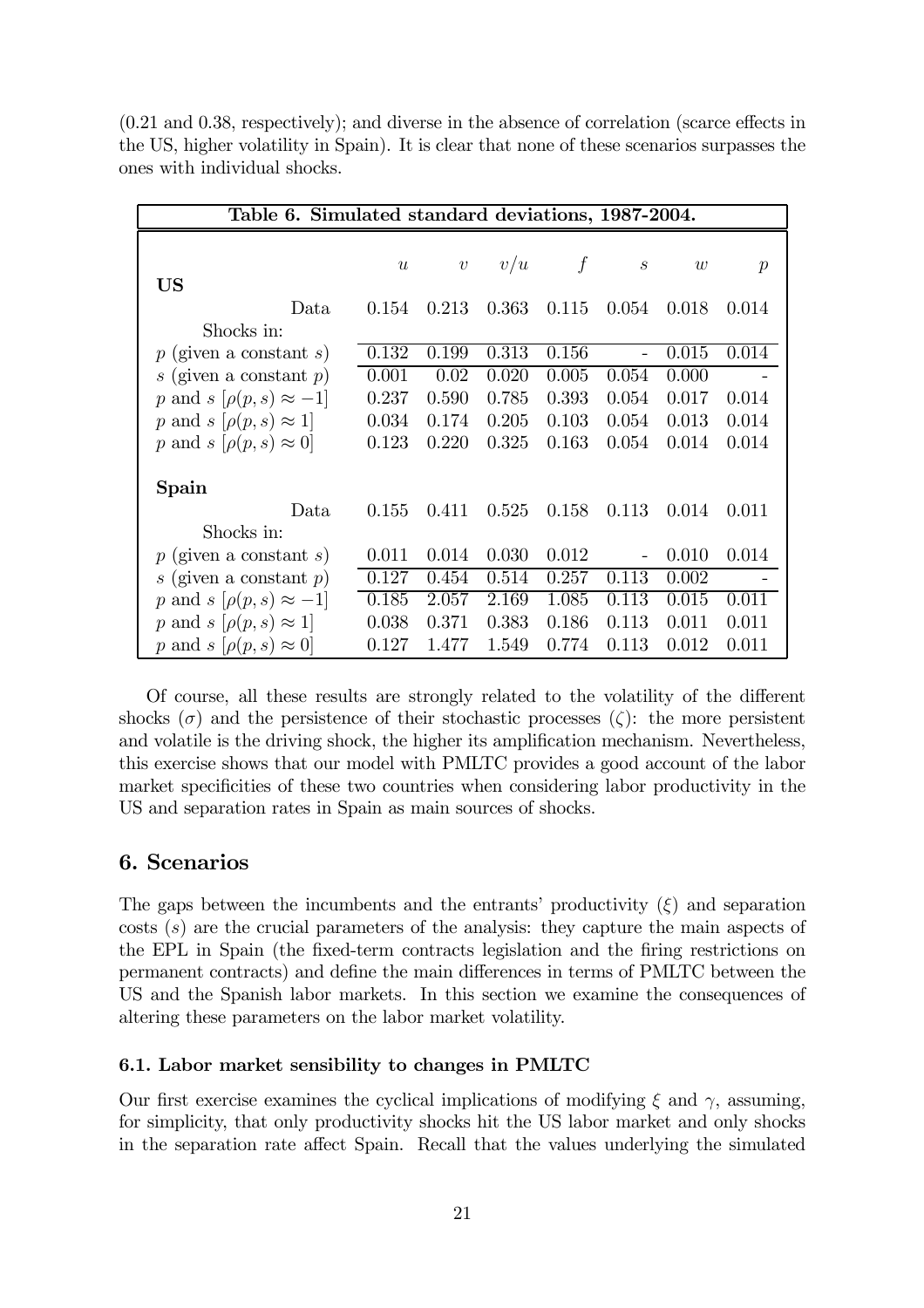volatility of the ratio of vacancies to unemployment  $\theta$  (displayed in the second row of table 7) are:  $\xi_{spain} = 0.03$ ,  $\xi_{us} = 0.31$ ,  $\gamma_{us} = 0.67$  and  $\gamma_{spain} = 5.70$ .

Table 7 shows a high and non-linear sensibility of the labor market volatility to changes in PMLTC. When  $\gamma$  and  $\xi$  are raised from low values,  $\theta$  displays a higher volatility; however, when  $\gamma$  and  $\xi$  are raised from large enough values, the variability of  $\theta$  is reduced. The initial positive effect has been documented by Millard (1997),<sup>23</sup> but the change in the sign of this relationship is a new outcome arising from the interaction between the annuity value of a vacancy  $(4.4)$ , and the free entry condition  $(4.10)$  whereby firms open vacancies whenever the expected value of doing so is positive. In the presence of high PMLTC, positive productivity shocks need to be sufficiently large to stimulate job creation. The frequency of such shocks is scarce, firms have less opportunities to take advantage of them and reduce the frequency of job creation and, at some level, its variability. At the limit there is a situation where firing costs are large enough so as to prevent firms to hire at all and the variability is null.

|           | Table 7. Short-run effects of PMLTC. Standard deviations of $\theta$ . |       |                                                                   |       |  |
|-----------|------------------------------------------------------------------------|-------|-------------------------------------------------------------------|-------|--|
|           |                                                                        |       |                                                                   |       |  |
|           | <b>US</b>                                                              |       | Spain                                                             |       |  |
| Actual    |                                                                        | 0.363 |                                                                   | 0.525 |  |
| Simulated |                                                                        | 0.313 |                                                                   | 0.514 |  |
| Scenarios |                                                                        |       |                                                                   |       |  |
|           | Individual effects of $\xi$ :                                          |       |                                                                   |       |  |
|           | $\xi = 0.03$ 0.131                                                     |       | $\xi=0.03$                                                        | 0.514 |  |
|           | $\xi = 0.31$ 0.313                                                     |       | $\xi = 0.05$ 1.656                                                |       |  |
|           | $\xi = 0.40$ 2.538                                                     |       | $\xi = 0.10$ 2.545                                                |       |  |
|           | $\xi = 0.60$ 1.286                                                     |       | $\xi = 0.20$                                                      | 0.532 |  |
|           | $\xi = 1.00$ 0.000                                                     |       | $\xi = 0.31$                                                      | 0.000 |  |
|           | Individual effects of $\gamma$ :                                       |       |                                                                   |       |  |
|           | $\gamma = 0.67$ 0.313                                                  |       | $\gamma = 0.67$ 0.075                                             |       |  |
|           | $\gamma = 1.00$ 0.484                                                  |       | $\gamma=5.70\quad 0.514$                                          |       |  |
|           | $\gamma = 2.00$ 6.642                                                  |       | $\gamma = 10.00$ 2.349                                            |       |  |
|           | $\gamma = 2.50$ 0.056                                                  |       | $\gamma = 20.00$ 0.814                                            |       |  |
|           | $\gamma = 3.00$ 0.000                                                  |       | $\gamma = 40.00 \quad 0.000$                                      |       |  |
|           | Simultaneous effects (DMP model without PMLTC):                        |       |                                                                   |       |  |
|           |                                                                        |       | $\xi = 0, \, \gamma = 0 \quad 0.103 \quad \xi = 0, \, \gamma = 0$ | 0.050 |  |

Finally, the last row of table 7 presents the results from an scenario without heterogeneity among matched workers (that is, in the absence of gaps in productivity and separation costs so that the conversion rate between entrants and incumbents becomes irrelevant). The fact that the standard deviation of  $\theta$  is considerably reduced in both

<sup>23</sup>Using a version of Mortensen and Pissarides' (1994) matching model he finds that an increase in labor market flexibility expressed in a reduction of firing costs leads to a lower volatility in employment and unemployment. The main intuition behind this negative relationship is explained in Silva and Toledo (2005): with larger training and firing costs, the firms' surplus from a new filled position is reduced because newly hired workers are less productive and separation of incumbent positions are more costly for firms. Consequently, at some level of PMLTC, shocks have a greater impact on the firms' surplus, increasing their incentives to open relatively more vacancies during good times.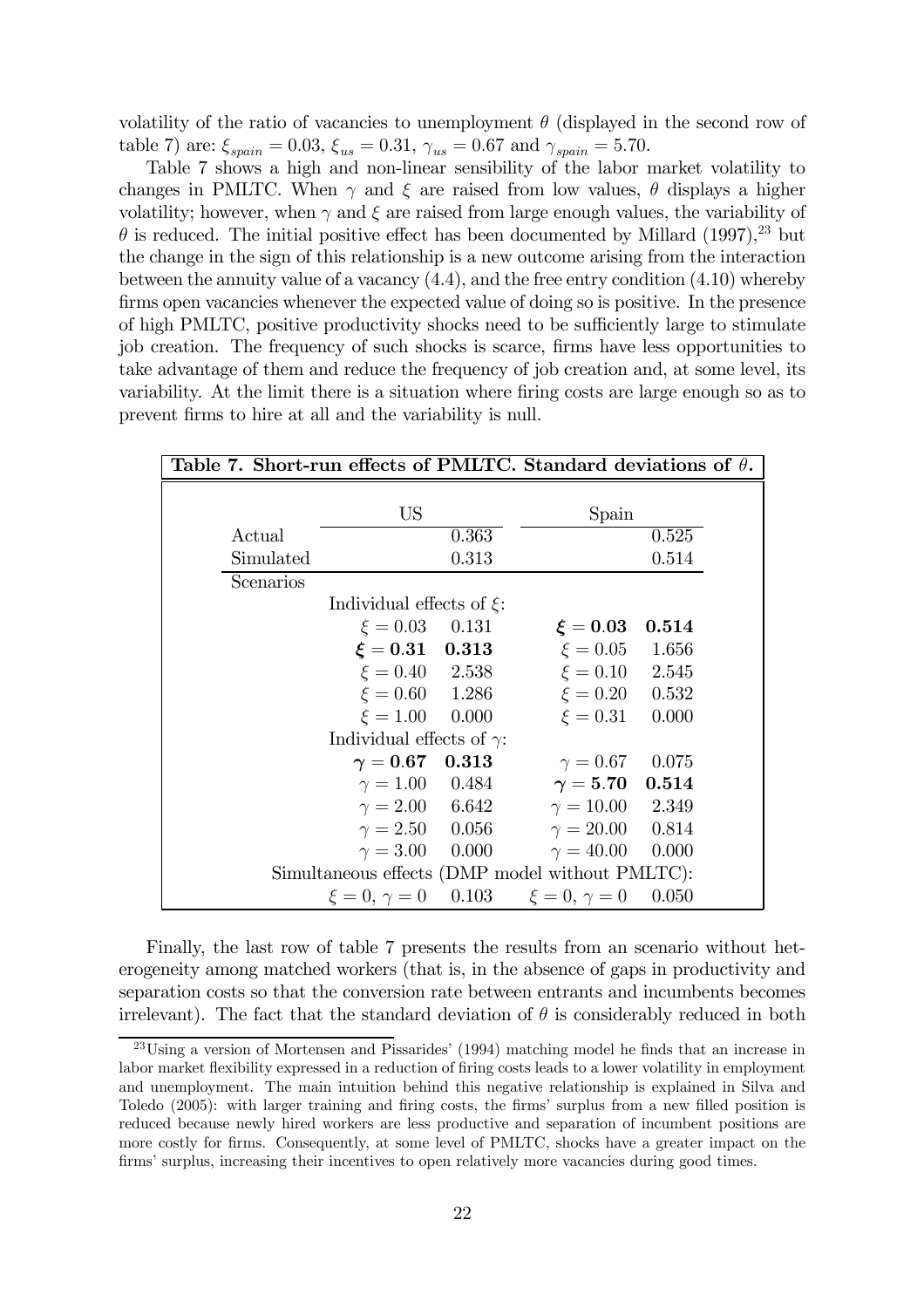countries further outlines the significant role played by these gaps in explaining the observed volatility in the US and the Spanish labor markets. However, this exercise not only eliminates these gaps, but also any kind of PMLTC, which is not the case of Spain before the first reform introduced in 1984 (at that time the presence of firing restrictions was still the main feature of its EPL). To provide a realistic explanation of why the Spanish labor market has achieved the same volatility of the US one we need to consider an scenario with lower segmentation, but with PMLTC.

#### 6.2. Firing costs in entry-level jobs

In the spirit of the work by Blanchard and Landier (2002) next we introduce firing costs,  $\gamma^e$ , in entry-level jobs. The goal of this exercise is to illustrate, in the context of our analysis, the effects of the 1984 Spanish labor market reform on the volatility of vacancies, unemployment and labor market tightness. We interpret the introduction of temporary contracts and, thus, the possibility of hiring new workers not liable to dismissal costs, as a reform effectively lowering firing costs for entry-level jobs.<sup>24</sup> This implies, first, to set  $\gamma^e = 0$  and, second, to modify equations (4.5) and (4.2) as follows:

$$
rJ_s^e = (p^e - w_s^e) - s^e(J_s^e - V_s + \gamma^e) + \iota(J_s^i - J_s^e) + \lambda(E_s J_{s'}^e - J_s^e)
$$
(6.1)

$$
rW_s^e = w_s^e - s^e(W_s^e - U_s - \varphi \gamma^e) + \iota(W_s^i - W_s^e) + \lambda(E_s W_{s'}^e - W_s^e). \tag{6.2}
$$

Obviously, the rest of the Bellman equations (4.1), (4.3), (4.4), and (4.6), remain unchanged. By making the appropriate substitutions, we solve again the model and obtain the following modified equilibrium wages:

$$
w_s^e = (1 - \beta)z + \beta c\theta_s + \beta p(1 - \xi) + \beta \left[f(\theta_s) + r\right]\gamma^e
$$
  
+(1 - \beta)\left[f(\theta\_s) + r\right]\varphi\gamma^e - \iota\beta(\gamma - \gamma^e) - \iota(1 - \beta)(\gamma - \gamma^e)\varphi \qquad (6.3)

$$
w_s^i = (1 - \beta)z + \beta c\theta_s + \beta p + \beta r\gamma + (1 - \beta)r\varphi\gamma + \beta f(\theta_s)\gamma^e + (1 - \beta)f(\theta_s)\varphi\gamma^e \quad (6.4)
$$

Note that both the entrant's and the incumbent's wages are now increased by a fraction of  $\gamma^e$ , while the negative effect of the incumbents' separation costs on the entrants' wage is still present. The reason is that these costs are now operational at the entry-level jobs thereby raising the entrants' implicit bargaining power.

The forward-looking non-linear difference equation for the equilibrium vacancy-

 $^{24}$ It is important to note that this exercise does not seek to reproduce the labor market characteristics before 1984, but to examine the consequences of adopting today the main aspect of the EPL in those years, which is the high level of firing costs for all workers (90% had indefinite contracts). In any case, due to data limitations we would not be able to calibrate the labor market before 1984. Moreover, even if this was possible, such an exercise would prevent the analysis to disentangle the effects of the reduction in firing costs from the change in the calibrated parameters. Hence, our exercise provides a simple and clean way of studying if the volatility is in part a consequence of the Spanish labor market segmentation brought by the 1984 labor market reform.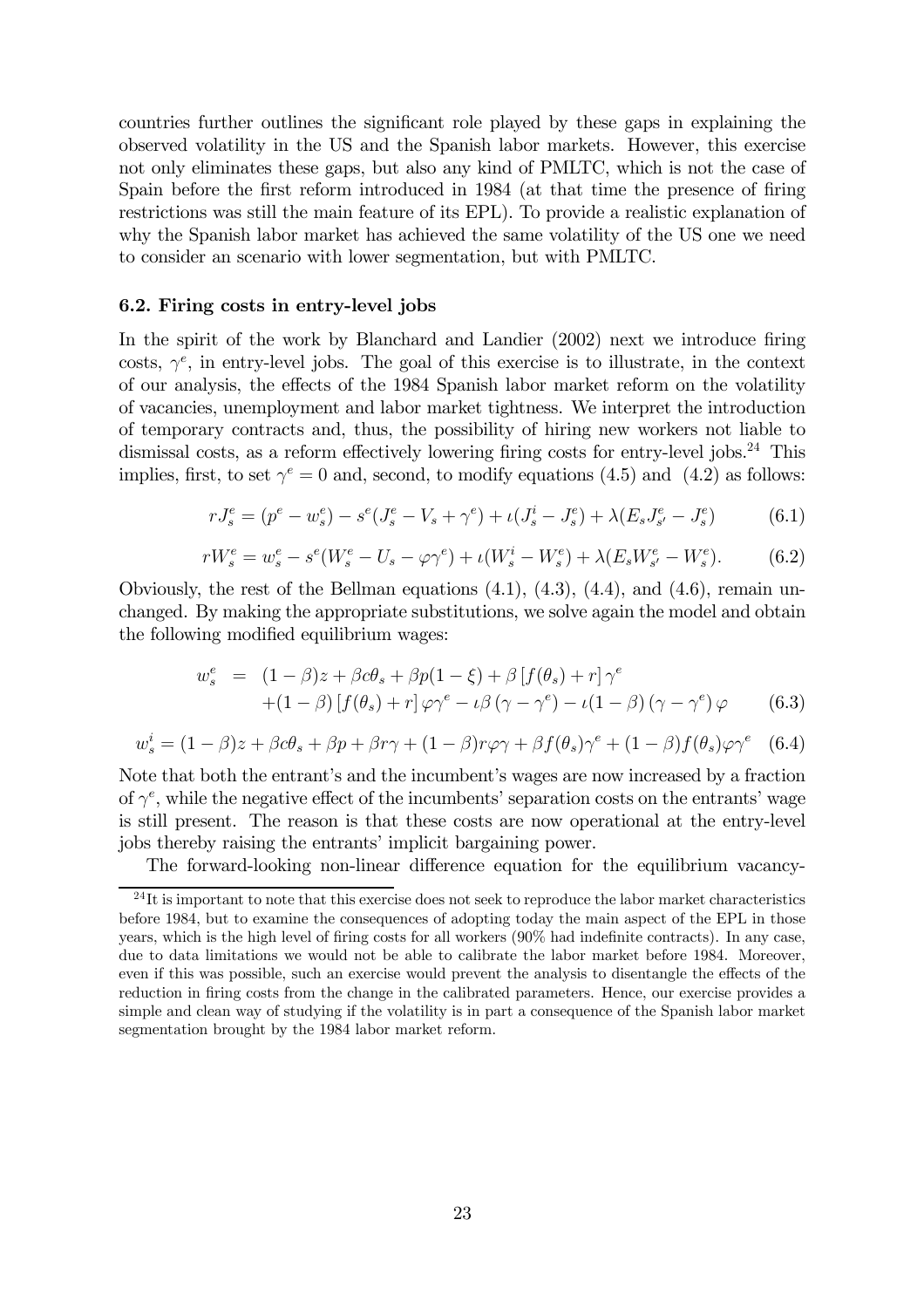unemployment ratio is now:

$$
\frac{r+s^e+\iota+\lambda}{q(\theta_s)} + \frac{r+s^i+\lambda+\iota}{r+s^i+\lambda} \beta \theta_s + \frac{f(\theta_s)}{c} \left[ \iota \left( \frac{\beta+(1-\beta)\varphi}{r+s^i+\lambda} \right) + \beta + (1-\beta)\varphi \right] \gamma^e
$$
  
= 
$$
\frac{(1-\beta)}{c} \left[ p(1-\xi) - z + \frac{\iota(p-z)}{r+s^i+\lambda} \right] - \frac{(1-\beta)\iota\gamma}{c} \left[ \frac{(1-\varphi)s^i-\lambda\varphi}{(r+s^i+\lambda)} \right] + \lambda E_s \frac{1}{q(\theta_s')}
$$

$$
-\frac{\gamma^e}{c} \left[ \beta(r+\iota+s^e) + (1-\beta)(r+\iota)\varphi \right] + \frac{\lambda\iota}{(r+s^i+\lambda)} \left( \frac{\beta\gamma+E_sJ_{s'}^i}{c} \right). \tag{6.5}
$$

To show that a change in the Spanish labor market volatility has effectively occurred, table 8 shows the summary statistics of the relevant variables before and after the structural change occurred in the mid 80s as a consequence of the 1984 labor market reform.<sup>25</sup> Three main differences arise: first, unemployment persistence has risen substantially, from 0.75 to 0.86; second, the correlation between vacancies and unemployment has also risen, from -0.46 to -0.61; third, there is a much more volatile behavior in unemployment, vacancies and, therefore, in the labor market tightness: when the effects of the reform are fully active, its volatility increases by more than 60%.

| Table 8. The change in the Spanish labor market volatility, 1980-1993. |                  |                  |          |        |                  |                  |          |
|------------------------------------------------------------------------|------------------|------------------|----------|--------|------------------|------------------|----------|
|                                                                        | 1980-1986        |                  |          |        |                  | 1987-1993        |          |
|                                                                        | $\boldsymbol{u}$ | $\boldsymbol{v}$ | v/u      |        | $\boldsymbol{u}$ | $\boldsymbol{v}$ | v/u      |
| Std. deviation                                                         | 0.063            | 0.357            | 0.319    |        | 0.121            | 0.455            | 0.516    |
| Autocorrelation                                                        | 0.754            | 0.887            | 0.795    |        | 0.860            | 0.880            | 0.865    |
| Correlation Matrix                                                     |                  |                  |          |        |                  |                  |          |
|                                                                        | $\boldsymbol{u}$ | $\boldsymbol{v}$ | v/u      |        | $\boldsymbol{u}$ | $\boldsymbol{v}$ | v/u      |
| u                                                                      |                  | $-0.461$         | $-0.699$ | u      |                  | $-0.608$         | $-0.766$ |
| $\eta$                                                                 |                  |                  | 0.912    | $\eta$ |                  |                  | 0.976    |
| $\boldsymbol{v}$<br>$\boldsymbol{u}$                                   |                  |                  |          | v/u    |                  |                  |          |

Having characterized the differences in the two periods of analysis, in table 9 we present a simulation that rises sequentially the entrant's firing cost  $(\gamma^e)$  prompting, with each rise, a reduction in the differences with respect to the incumbents. Observe that the starting volatility of  $\theta$ , 0.514, corresponds to our benchmark case in table 7 (i.e., for years 1987-2004, the calibrated parameters of table 5 and  $\gamma^e = 0$ ). Then we give  $\gamma^e$  positive values and adjust the steady-state values of unemployment, vacancies and labor market tightness in accordance with years 1980-86, keeping constant the rest of the calibrated parameters. The results show that the higher the separation costs at the entry-level jobs (0.5, 1 and 2), the lower the volatility of unemployment, vacancies and, therefore, of the labor market tightness (0.197, 0.046 and 0.0, respectively).

<sup>&</sup>lt;sup>25</sup>The starting year of the first period is 1980, when the Worker's Statute was passed. The first year of the second period is 1987, coinciding with a new methodology of the Labor Force Survey that, for the first time, distinguishes temporary from permanent workers. The last year of the second period is 1993, just before the 1994 labor market reform. In this way, we obtain the closest approximation to the change in the labor market volatility derived from the 1984 labor market reform.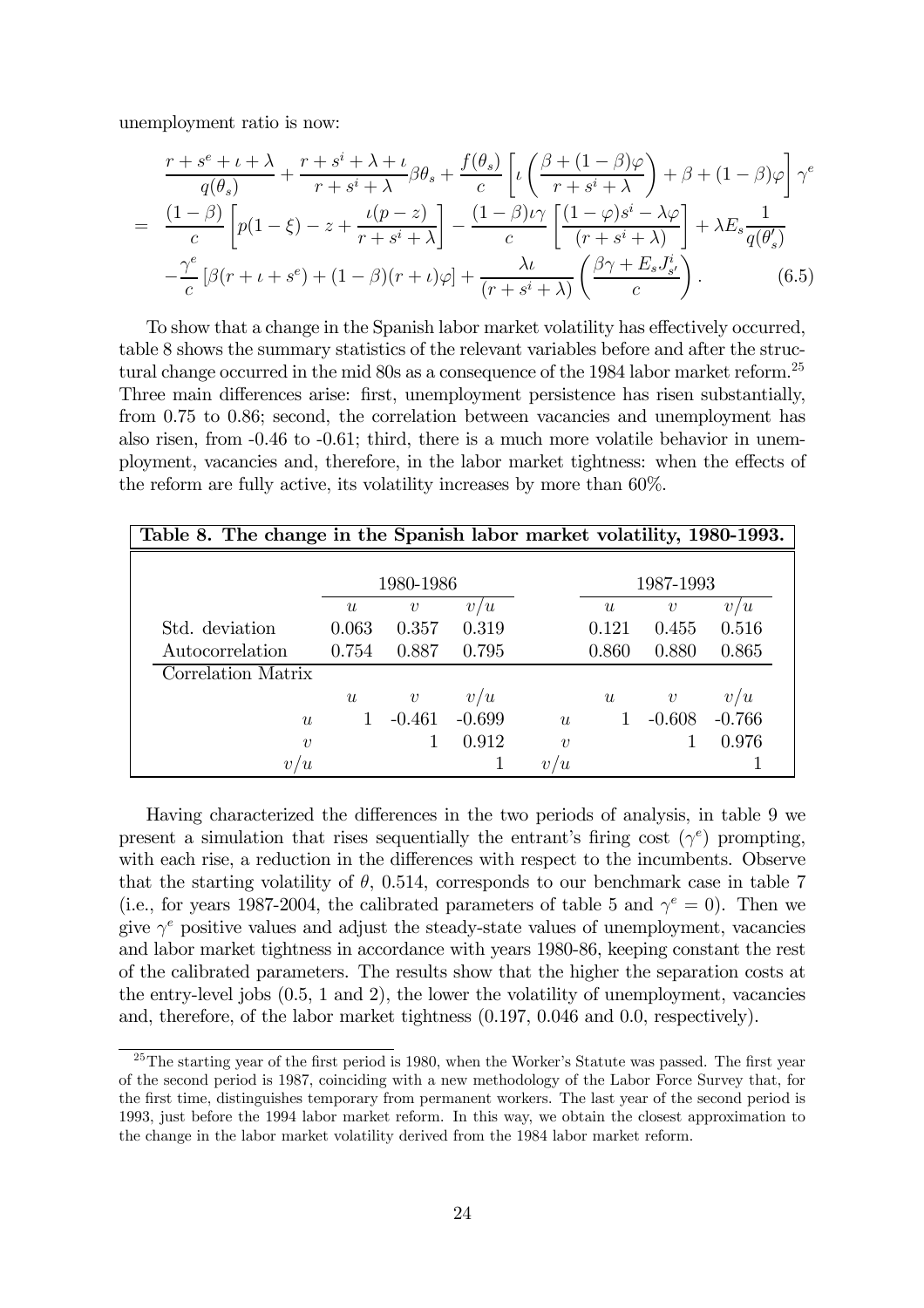| Table 9. Firing costs in entry-level jobs. Simulated standard deviations.   |                |  |
|-----------------------------------------------------------------------------|----------------|--|
|                                                                             |                |  |
| Scenarios:                                                                  | v/u<br>S       |  |
| $\gamma = 5.7, \gamma^e = 0$                                                | 0.525<br>0.113 |  |
| $\gamma = 5.7, \gamma^e = 0.5$                                              | 0.197<br>0.113 |  |
| $\gamma = 5.7, \gamma^e = 1$                                                | 0.046<br>0.113 |  |
| $\gamma = 5.7, \gamma^e = 2$                                                | 0.000<br>0.113 |  |
| Note: $s$ is assumed to have equal volatility and persistence in all cases. |                |  |

The conclusion we drive from this exercise is that our model is helpful in explaining changes in volatility in response to labor market reforms introducing the possibility of hiring new workers not liable to dismissal costs (which is equivalent to a reduction of firing costs for entry-level jobs). Of course, now we also know that the relationship between PMLTC and labor market volatility not only depends on the productivity and the separation costs gaps, but also on the starting level of their parameters. This sensitivity to the degree of employment protection calls for further analysis, explicitly attempting to quantify the magnitude of this protection, of its change in the aftermath of a labor market reform, and the precise impact on this change on the labor market volatility.

#### 7. Conclusions

This paper focuses on the non-wage labor costs, which have become the central object of the labor market economic policy in the OECD countries. Among the non-wage costs, we distinguish between pre-match LTC (mainly hiring costs) and PMLTC, which have been the target of the main labor market reforms occurred in Spain in 1984, 1994, 1997 and 2001. The main consequence of the first one was the creation of a segmented labor market, which has been tried to be reversed by the subsequent reforms. Overall, a structural change in the sensibility of employment with respect to GDP growth occurred in the mid 80s, and was further enhanced in the mid 90s, making the Spanish labor market as volatile as the US one. This similar volatility is by itself an important feature to be outlined, but still more important is to know the channels whereby Spanish and US firms achieve this flexibility, and its consequences.

With respect to the channels, US firms seem to consider a new hiring from the perspective of starting a long-term employment relationship: they get involved in providing training and enhancing the productivity of the new worker. In Spain, given the existing EPL, firms are more prone to hire workers in response to short-term needs, no matter if these needs consolidate or vanish. As a consequence: i) the conversion rate from entrants to incumbents is extremely low; and therefore ii) there is a reduction in specific training offered by firms and, thereby, important costs in terms of productivity attainment. Our analysis extends the standard DMP model with heterogeneous workers and identifies the Spanish EPL as the ultimate cause of the Spanish firms' behavior, via the resulting gaps between entrants and incumbents in productivity and separation costs.

Our model allows to match the US and the Spanish stylized facts and to analyze the consequences of shocks affecting some crucial parameters representative of these two gaps. We find shocks on productivity to be central in the US and shocks in separation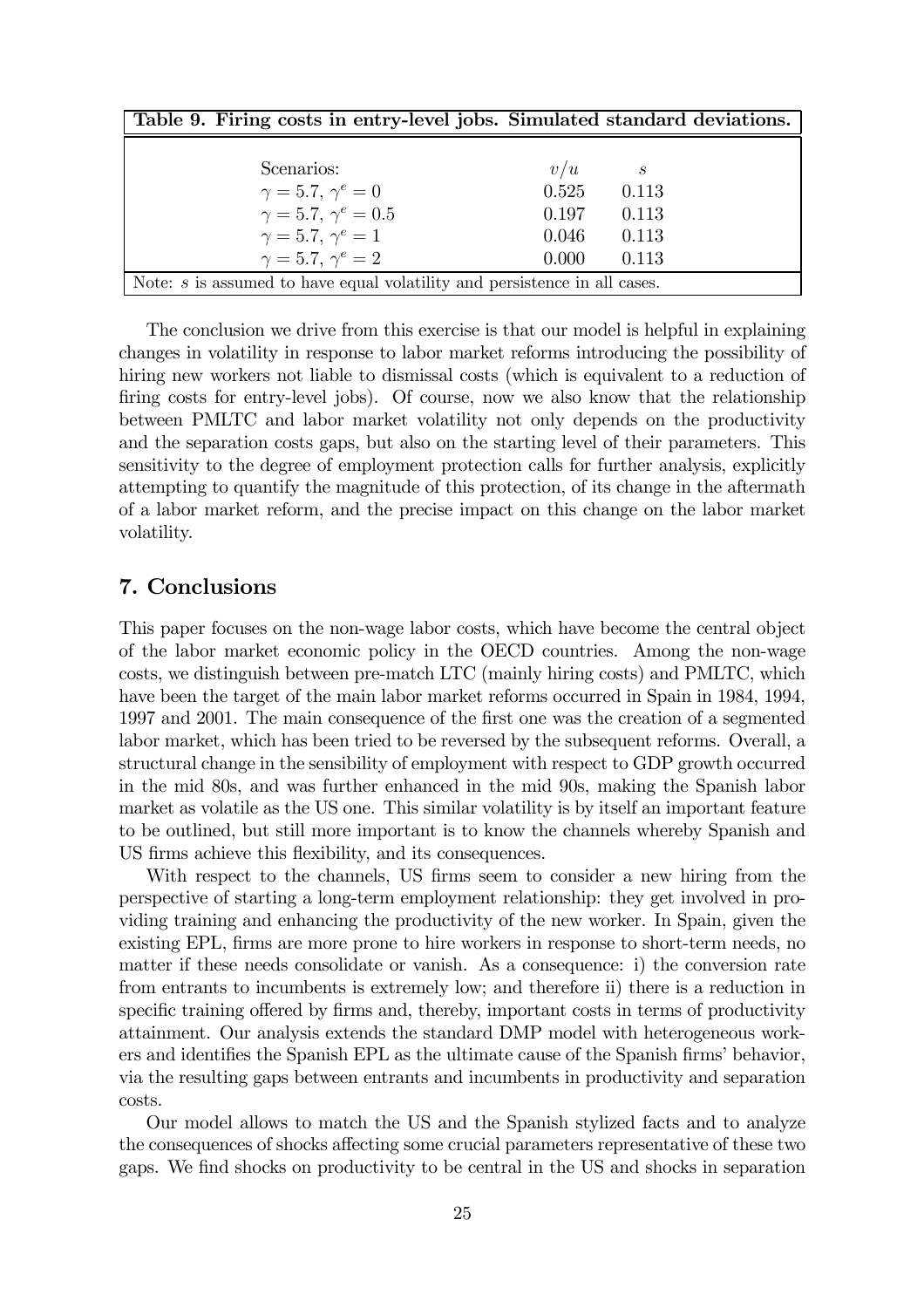costs to be central in Spain. When the gaps between the incumbents and the entrants' productivity and separation costs increase in response to these shocks, the simulated standard deviation of the labor market tightness varies depending on the initial values of PMLTC: if they are narrow, the labor market volatility is enhanced; is they are wide enough, labor market volatility is reduced. This implies a non-linear relationship which calls for further research. What is even more important in terms of this paper are the results of the computational experiment we have conducted, consisting in simulating the Spanish economy with lower worker's heterogeneity. The advantages of performing this simulation are twofold. From a theoretical point of view, to remove this heterogeneity drives us to the well known standard DMP model (still extended with firing costs). From the empirical perspective, it allows us to seize the consequences of the segmentation in the Spanish labor market (i.e., to consider a virtual scenario with lower segmentation, as before the mid 80s). Therefore, this simulation naturally provides an evaluation of the value added of this approach in explaining why the Spanish labor market has become as volatile as the US one. Since the gaps in productivity and separation costs are wide enough in Spain, the labor market response to their increase is a higher volatility. Therefore, not only we can explain why the Spanish labor market is as volatile as the US one, but also the mechanism whereby this volatility was achieved: by rising the entrant's and incumbents' gaps in productivity and separation costs at the entry-level jobs, which were already high after the 1984 labor market reform.

To conclude, it is very important to note that achieving a similar labor market volatility is not synonymous of securing a similar labor market performance. On the contrary, this enhanced flexibility entails different problems that may threaten the Spanish economic performance in the new context of the EU-25. Labor costs have traditionally been the Spanish main source of competitiveness (together with exchange rate fluctuations, whose control was lost in 1999); thus, in the last decades, the labor market reforms have tackled the non-wage labor costs as the main device to compensate wagecosts increases. The fact that the EU has expanded its membership towards countries with much lower labor costs questions this strategy and directly challenges the Spanish economic strategy in the near future. Our analysis points to the importance of two gaps between entrants and incumbents: the one on separation costs, being mainly a regulatory issue; and a more structural one on productivity, directly affected by the first gap and, still more important, pointing to firm-provided training as a key factor. Albert, García-Serrano and Hernanz (2005) end up stating that "the fact that non-training firms are more prone to use temporary contracts is likely to be associated to productive features such as their job structure and the technology they use", page 84. Our last thoughts go in the same direction, but claiming that the causality of this association goes from the EPL to the production function. The challenge for Spain is to run away from its traditional labor cost competitiveness and devote much more effort to qualify its labor force in accordance with firms' needs that should progressively converge to the more advanced countries' ones.

#### References

[1] Abowd, J.M. and F. Kramarz (2003): "The Costs of Hiring and Separations", Labour Economics, Vol. 10, 5, pp. 499-530.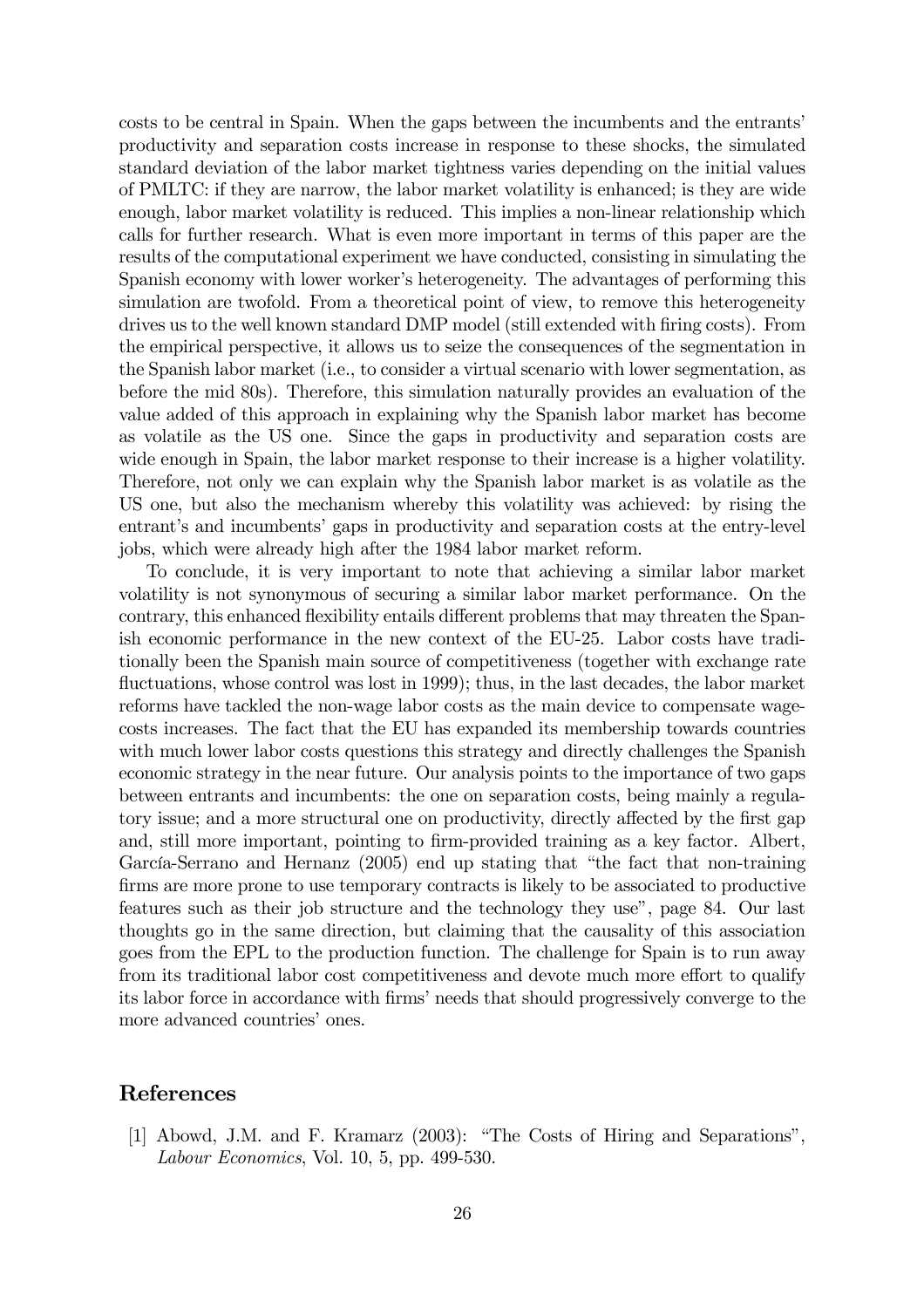- [2] Aguirregabiria, V. and C. Alonso-Borrego (2004): "Labor Contracts and Flexibility: Evidence from a Labor Market Reform in Spain", mimeo. Boston University and Universidad Carlos III de Madrid.
- [3] Albert, C., C. García-Serrano and V. Hernanz (2005): "Firm-provided training and temporary contracts", Spanish Economic Review, 7, pp. 67-88.
- [4] Arranz, J., C. García-Serrano, and L. Toharia (2005): "Salidas del empleo y consecuencias de los despidos", mimeo. Presented at the VI Jornadas de Economia Laboral, Alicante, Spain.
- [5] Barron, J. and J.H. Bishop (1985): "Extensive Search, Intensive Search, and Hiring Costs: New Evidence on Employer Hiring Activity", Economic Inquiry, vol. 23, 3, pp. 363-382.
- [6] Barron, J., M. Berger and D. Black (1997): On-the-Job Training, W.E. Upjohn Institute for Employment Research, Kalamazoo: Michigan.
- [7] Bishop, J.H. (1997): "What We Know About Employer-Provided Training: A Review of the Literature" in S.W. Polachek (Ed.), Research in Labor Economics, vol. 11, pp.19-87. JAI Press, Greenwich CT.
- [8] Blanchard, O. and P. Diamond (1989): "The Beveridge Curve", Brookings Papers on Economic Activity, 1, pp. 1-76.
- [9] Blanchard, O.J. and A. Landier (2000): "The Perverse Effects of Partial Labor Market Reform: Fixed Term Contracts in France", The Economic Journal, vol. 112, 480, pp. F214-F244.
- [10] Botero J.C., S. Djankov, R. La Porta, F. Lopez-de-Silanes and A. Shleifer (2004): "The Regulation of Labor", The Quarterly Journal of Economics, vol. 119, 4 , pp. 1339-1382.
- [11] Cahuc, P. and F. Postel-Vinay (2002): "Temporary jobs, employment protection and labor market performance", Labour Economics, vol. 9, 1, pp. 63-91.
- [12] Dolado, J.J. and J.F. Jimeno (1997): "The Causes of Spanish Unemployment: A Structural VAR Approach", European Economic Review, vol. 41, pp. 1281-1307.
- [13] Dolado, J.J., C. García-Serrano and J.F. Jimeno (2002): "Drawing lessons from the boom of temporary jobs in Spain", The Economic Journal, vol. 112, 480, pp. F270-F295.
- [14] Fundación Tripartita para la Formación en el Empleo (2003): Consolidación y desarrollo de la Formación Continua en España, Madrid. Available at: http://www.fundaciontripartita.org/docs/pub/informes\_01.pdf.
- [15] Güell, M. and B. Petrognolo (2003): "How binding are legal limits? Transitions from temporary to permanent work in Spain", IZA Discussion Paper Series No. 782, IZA, Bonn.